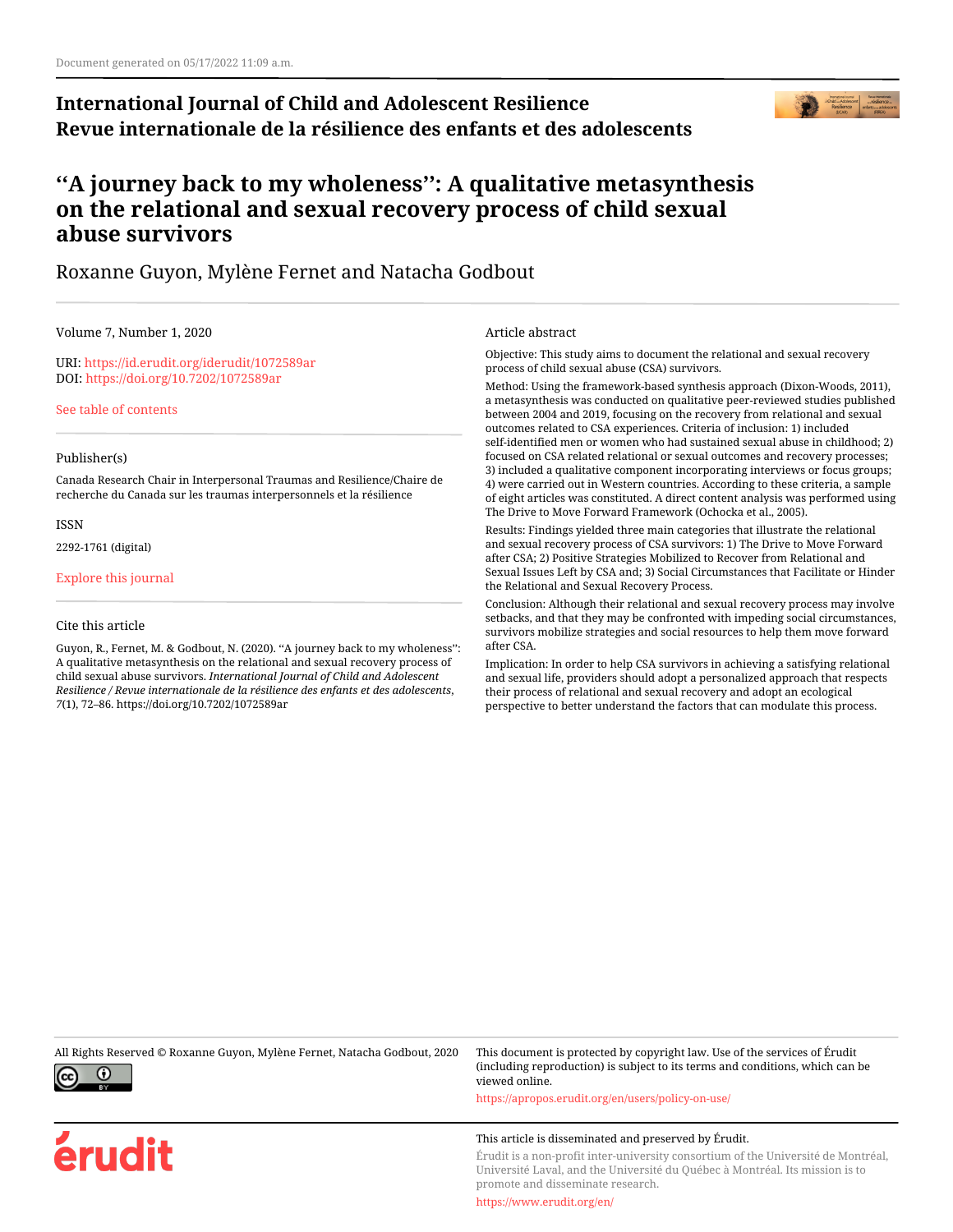

# "A journey back to my wholeness": A qualitative metasynthesis on the relational and sexual recovery process of child sexual abuse survivors

#### **Roxanne GUYON1 , Mylène FERNET1 , and Natacha GODBOUT1**

1 Département de sexologie, Université du Québec à Montréal

**Corresponding Author:** Mylène Fernet, Département de sexologie, Université du Québec à Montréal, C.P. 8888, succursale Centre-Ville, Montréal, Québec, Canada H3C 3P8. Email: fernet.mylene@uqam.ca.

#### **Abstract**

**Objective:** This study aims to document the relational and sexual recovery process of child sexual abuse (CSA) survivors.

**Method:** Using the framework-based synthesis approach (Dixon-Woods, 2011), a metasynthesis was conducted on qualitative peer-reviewed studies published between 2004 and 2019, focusing on the recovery from relational and sexual outcomes related to CSA experiences. Criteria of inclusion: 1) included self-identified men or women who had sustained sexual abuse in childhood; 2) focused on CSA related relational or sexual outcomes and recovery processes; 3) included a qualitative component incorporating interviews or focus groups; 4) were carried out in Western countries. According to these criteria, a sample of eight articles was constituted. A direct content analysis was performed using The Drive to Move Forward Framework (Ochocka et al., 2005).

**Results:** Findings yielded three main categories that illustrate the relational and sexual recovery process of CSA survivors: 1) The Drive to Move Forward after CSA; 2) Positive Strategies Mobilized to Recover from Relational and Sexual Issues Left by CSA and; 3) Social Circumstances that Facilitate or Hinder the Relational and Sexual Recovery Process.

**Conclusion:** Although their relational and sexual recovery process may involve setbacks, and that they may be confronted with impeding social circumstances, survivors mobilize strategies and social resources to help them move forward after CSA.

**Implication:** In order to help CSA survivors in achieving a satisfying relational and sexual life, providers should adopt a personalized approach that respects their process of relational and sexual recovery and adopt an ecological perspective to better understand the factors that can modulate this process.

**Keywords:** Qualitative metasynthesis, child sexual abuse, recovery, sexuality, relationships, gender.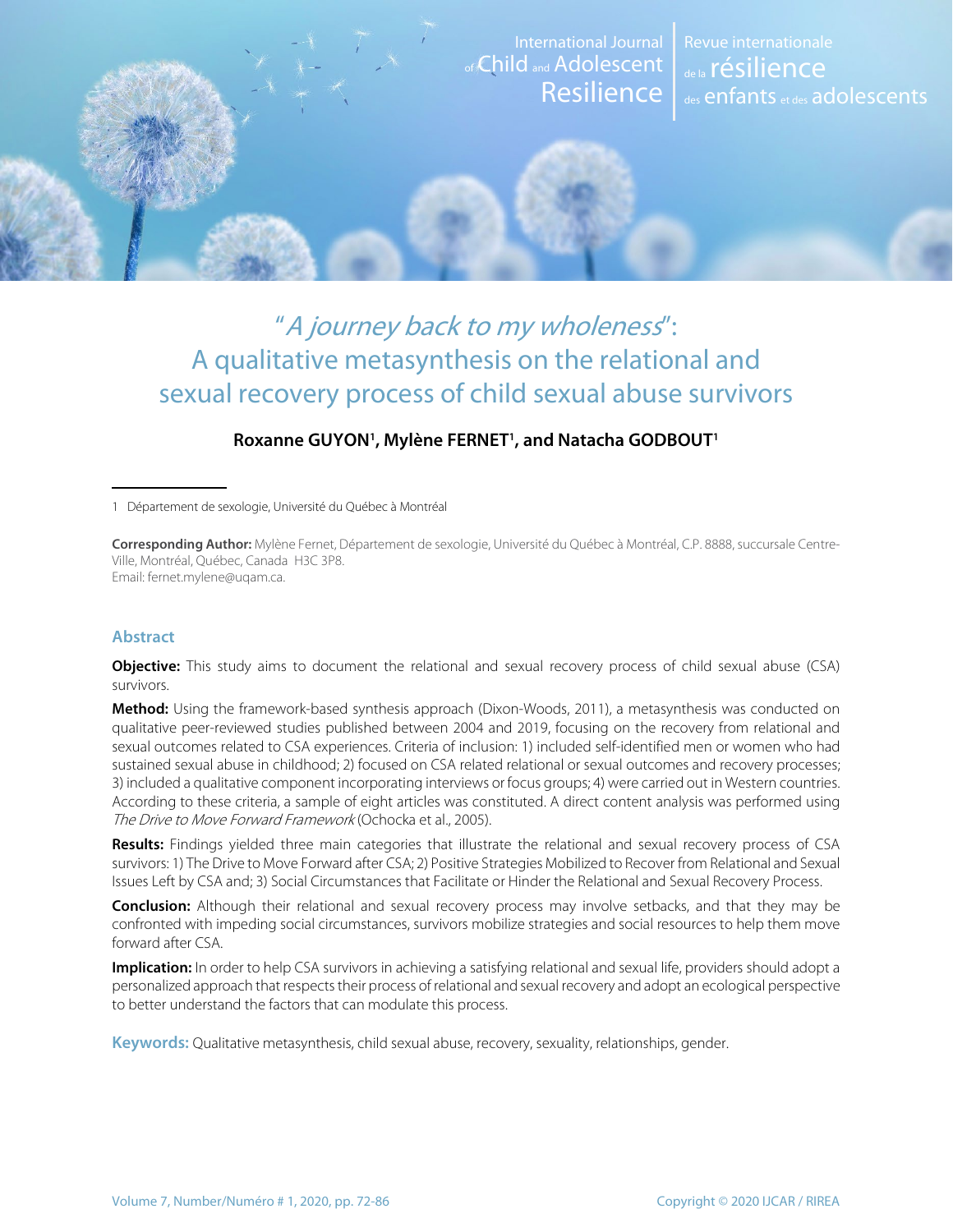## **Introduction**

Child sexual abuse (CSA) is considered as an alarming public health issue (Kendall-Tackett, 2012) causing a wide range of impacts in children, which can persist or even be exacerbated in adulthood (Trickett et al., 2011). A 30 year longitudinal study reported several outcomes in adult survivors of CSA, such as increased risks of PTSD symptoms, major depression and anxiety disorder, decreased self-esteem and life satisfaction, as well as suicidal ideation or suicide attempt, and alcohol or drug dependence (Fergusson et al., 2013). Regarding their sexuality, CSA survivors are more prone to experiment risky sexual behaviors (Homma et al., 2012), flashbacks during sexual intercourses (Carreiro et al., 2016), sexual avoidance (O'Leary et al., 2017) or compulsivity (Aaron, 2012; Vaillancourt-Morel et al., 2015) and may hold a more negative sexual self-concept (Guyon et al., 2020). They are more likely to use sexuality as a strategy to cope with negative feelings (Lemieux & Byers, 2008) and to sexualize their interpersonal relationships to meet their emotional needs (Guyon et al., 2019). Survivors are also more inclined to be distrustful in their intimate relationships (Alaggia & Millington, 2008) and to report difficulties with intimacy and proximity (Crete & Singh, 2015; Godbout et al., 2013). Additionally, survivors show lower levels of relationship satisfaction (Berthelot et al., 2014), which can lead to difficulties in building lasting healthy relationships.

Multiple difficulties and symptoms related to CSA have led researchers to study how survivors adapt to these adverse life experiences. Recently, the concepts of resilience, posttraumatic growth, healing, and recovery have received more attention in the scientific body of knowledge. Recent qualitative studies as well as metasynthesis (Draucker et al., 2009; Jeong & Cha, 2019) have documented the general recovery or healing processes used by survivors to cope with CSA and its multiple consequences. Healing and recovery are similar concepts that refer to a process over time, resulting in positive changes from adverse life experiences, but which may comprise episodes of stepping backwards (Calhoun et al., 2000). Even if there is a lack of consistency in defining and measuring this concept, resilience has been conceptualized in several recent studies as a dynamic process involving an interaction between several protective factors or resources available that help individuals to overcome adversity (i.e., personal, social and societal; Kolar, 2011; Ungar, 2012). Posttraumatic growth relies on the positive psychological changes experienced by resilient individuals following these events (Calhoun et al., 2010). A qualitative study documenting posttraumatic growth in CSA survivors shows that survivors may adopt positive coping behaviors and develop inner strengths to face CSA experiences and to achieve psychological well-being (Walker-Williams et al., 2013). A recent systematic review of 37 studies found several resilience factors fostering CSA survivors' adaptive functioning. The most reported protective factors were related to personal (e.g., emotional and interpersonal competences, optimism) and environmental components (e.g., education, social support; Domhardt et al., 2015). To explain the healing process of survivors, Draucker and colleagues (2011) proposed an integrative four-stages model: 1) struggling to find the meaning of CSA; 2) figuring out the meaning of CSA; 3) fighting against the difficulties lingering from CSA and; 4) becoming the owner of one's life. Besides supportive relationships, internal characteristics and turning points have also been reported as key factors in the process of healing from CSA experiences (Arias & Johnson, 2013). Several studies that have documented the recovery processes from CSA evoked internal (e.g., personal insights, spirituality) and external (e.g., influential relationships) factors, as well as significant events (e.g., CSA disclosure or denunciation, giving birth), which are often reported as "turning points" (Banyard & Williams, 2007; Easton et al., 2015).

Although a significant number of qualitative studies of CSA survivors have been conducted in recent years, many of these studies have identified recovery processes related to CSA experiences and its perceived consequences without specifically documenting the relational and sexual components of such processes. Yet, CSA is an interpersonal and sexual trauma in itself (i.e., it involves unwanted sexual acts mostly committed by a loved or trusted figure; Wager, 2013). This underlines the relevance to dwell on these specific components when investigating the recovery process of survivors. The processes depicted in previous metasynthesis on CSA recovery focused on internal mechanisms or changes within survivors themselves, whereas recovery processes seem to be also influenced by social mechanisms (Choate, 2012). It seems relevant to explore both individual and social factors that characterize the recovery process of CSA survivors facing relational and sexual challenges. A synthesis of qualitative data would offer an integrative portrait of this fragmented piece of literature and help identify the remaining gaps. Thus, through a metasynthesis of qualitative studies, this study aims to document the recovery process that CSA survivors will go through within their intimate relationships and sexuality, while incorporating social factors that may influence this process.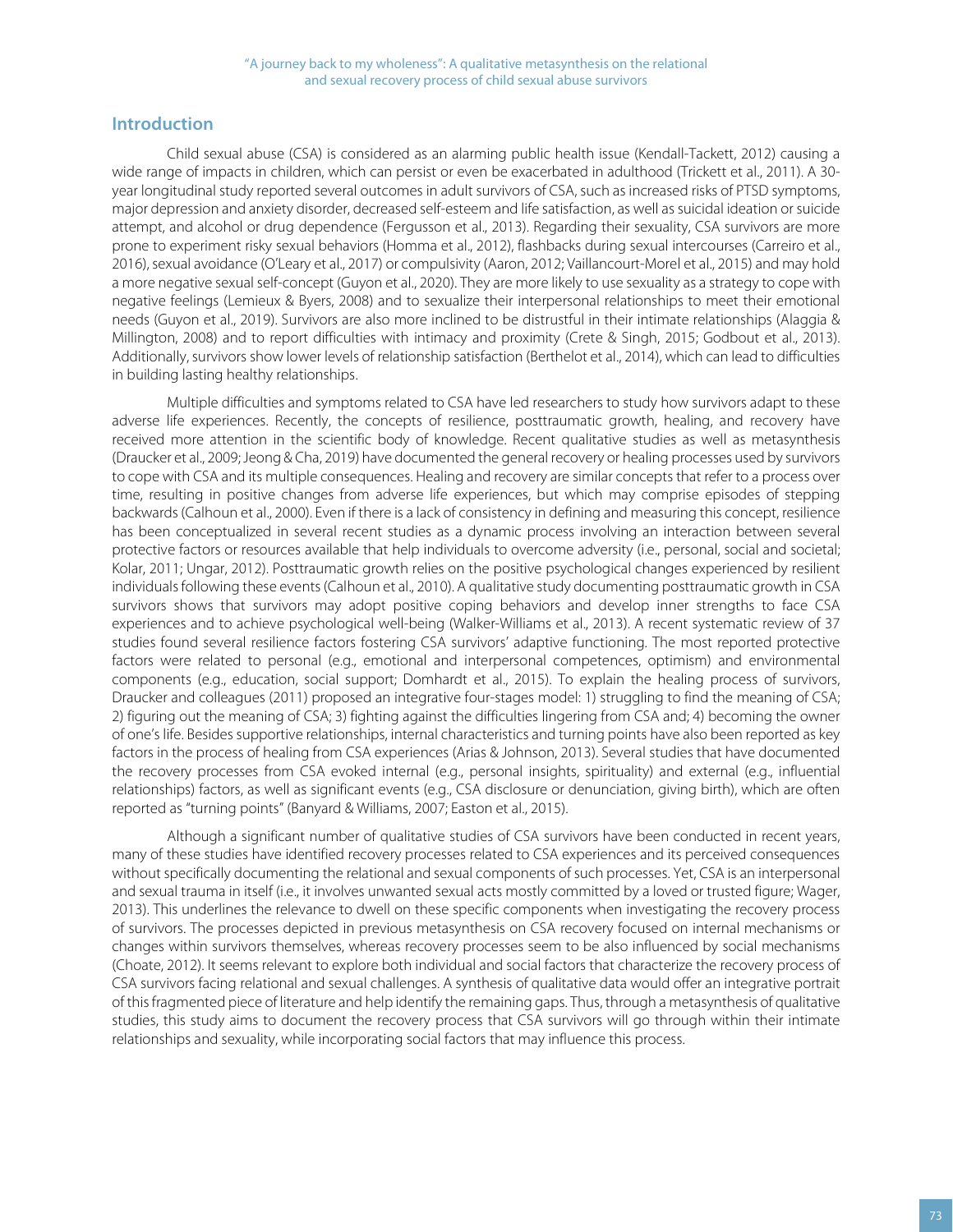#### **Method**

#### **Study design**

A metasynthesis based on a framework synthesis approach (Dixon-Woods, 2011) was conducted. This method uses an a priori framework to synthetize qualitative findings chosen in regard of its theoretical relevance. This method is particularly useful to facilitate a rigorous analysis of the large amount of data by structuring the findings (Dixon-Woods, 2011) and to provide support for or to extend conceptually an existing theoretical framework (Elo & Kyngäs, 2008). Since there are already many qualitative studies on the recovery processes of individuals who have experienced events of adversity, it is relevant to consider how an existing framework can be applied to CSA survivors regarding their relational and sexual difficulties. The framework used can then be improved and adapted as the analyses proceed (Dixon-Woods, 2011)

#### **Procedure and sample**

A review of qualitative peer-reviewed studies published in English between 2004 and May 2019 has been conducted to document the recovering process of adult survivors facing relational and sexual issues due to CSA experiences. Four databases (PsycINFO, Pubmed, SAGE Journals, and Gender Studies Database) were screened using a combination of the following search terms: resilience, recovery, healing, thriving, posttraumatic growth, positive adaptation, positive sexuality, child sexual abuse, sexual abuse, qualitative, and mixed methods. Studies were included according to five criteria: 1) they included self-identified men or women who had sustained sexual abuse in childhood; 2) they focused on CSA related relational or sexual outcomes and recovery processes; 3) they included a qualitative component incorporating interviews or focus groups; 4) they were carried out in Western countries. A total of 72 articles that met the five inclusion criteria were found. After verification, 46 duplicates were removed. Then, researchers reviewed the 26 potential articles. Among these, 13 articles were excluded because they did not include relational or sexual components (e.g., relational or sexual issues, coping with relational or sexual issues) as a part of their results; however, studies that partly addressed relational or sexual components were included. Two studies with results focusing on the effects of programs or treatments were excluded, as well as one study that targeted other forms of sexual violence in childhood (e.g., sex trafficking). Two studies were excluded because of their samples: one composed of children and one composed of adult survivors of complex trauma who did not all experienced CSA. Finally, although it did not explicitly evoke the terms resilience, recovery, healing or posttraumatic growth within its results, one study that addressed positive sexual self-schemas in women was included since these components are linked. The process of retrieving and screening articles is illustrated in Figure 1.



**Figure 1.** Flowchart illustrating the process of retrieving and screening articles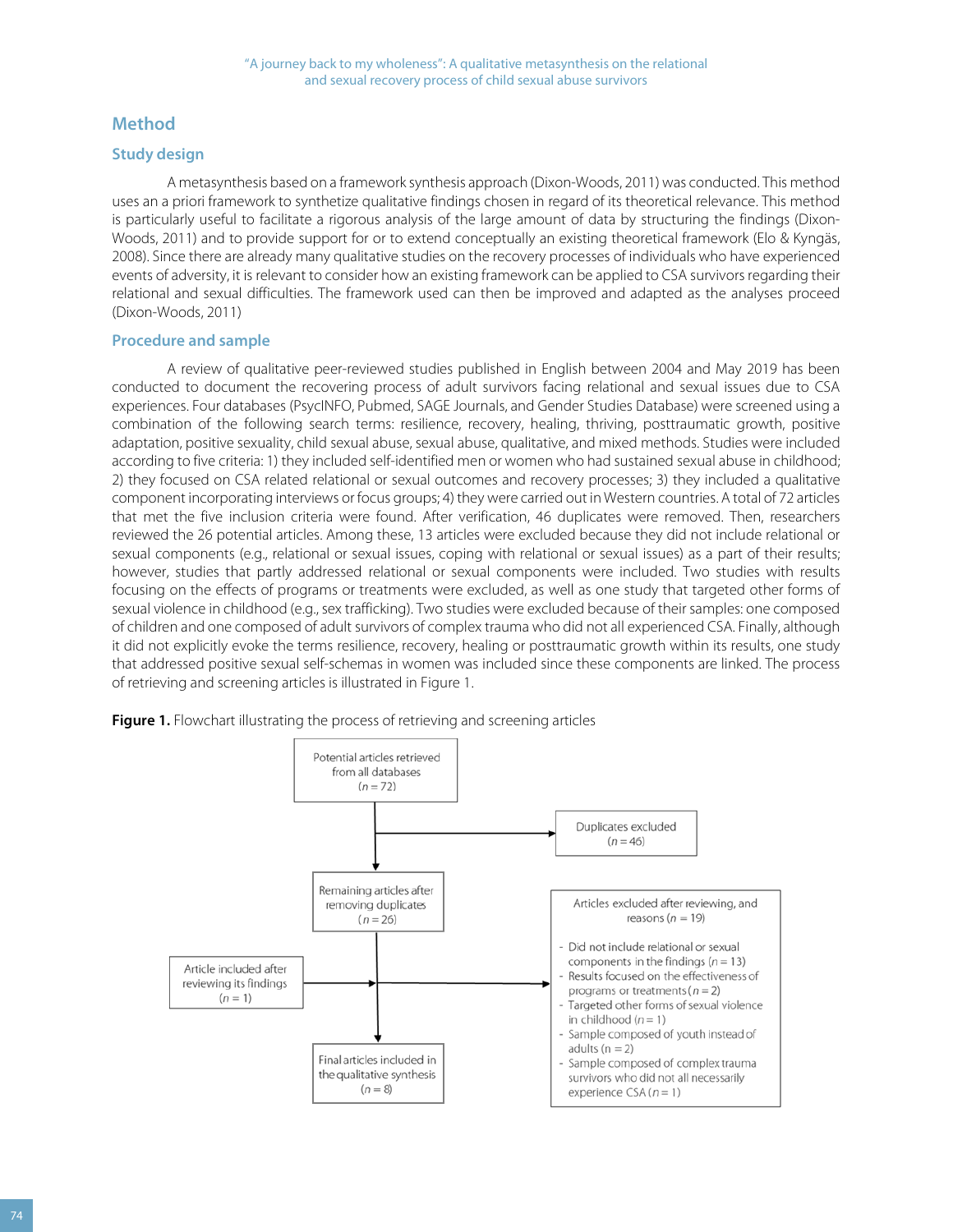#### "A journey back to my wholeness": A qualitative metasynthesis on the relational and sexual recovery process of child sexual abuse survivors

A total of eight articles that met the inclusion criteria were analyzed. A summary of the designs used in each study along with the number and characteristics of participants, CSA criteria, approach to data analyses, and quality scores are presented in Table 1. Studies were mostly conducted in the United States and included survivors of severe CSA from various ethnic backgrounds aged between 18 to 62 years old. Four studies included exclusively female survivors while two included exclusively males. One included both male and female survivors and one study included male survivors and their female partners who did not sustain CSA. In most studies, CSA criteria referred to sexual acts involving contact with the victim. Articles also included offender's characteristics (i.e., identity, age difference with the victim), while only one of them included information on frequency and duration of CSA. Two studies did not define the CSA criteria considered. Both studies conducted by Kia-Keating and colleagues (2005, 2010) are based on the same sample but since their results provide additional insights into the data, they were both considered. Two main approaches to data analysis were used, grounded theory and phenomenology.

Study quality was assessed using the checklist of Kmet et al. (2004) for quality scoring of qualitative studies included in this metasynthesis. Ten components were assessed (e.g., verification of procedures, reflexivity of the account). Scores were summed and calculated as a percentage, ranging from 0 to 100%, by two independent researchers. Thereafter, disparities between scores were discussed until a consensus was reached. Description and justification of each component were attributed a score of 0 (no), 1 (partial) or 2 (yes) and calculated as a percentage. All of the qualitative studies scored 80% or higher, which attests to their quality.

| # | <b>Authors</b>                                                                                | Year         | <b>Research</b><br>design                                                                | <b>Qualitative sample</b>                                                                                         | <b>CSA Criteria</b>                                                                                                                                                                     | Approach to data<br>analysis                                                 | Quality<br>score |
|---|-----------------------------------------------------------------------------------------------|--------------|------------------------------------------------------------------------------------------|-------------------------------------------------------------------------------------------------------------------|-----------------------------------------------------------------------------------------------------------------------------------------------------------------------------------------|------------------------------------------------------------------------------|------------------|
|   | Newsom &<br>1 Myers-<br><b>Bowman</b>                                                         | 2017         | Qualitative;<br>Open-ended<br>interview                                                  | 6 women; Living in USA,<br>White Americans,<br>Between 18 and 55 years<br>of age $(m=40)$                         | CSA occurred 5 times or<br>more over a minimum of a<br>1-year period                                                                                                                    | Inductive;<br>Symbolic interactionist;<br>Phenomenology                      | 80%              |
|   | Hitter,<br>2 Adams &<br>Cahill                                                                | 2017         | Qualitative;<br>Semi-structured<br>interview:<br>Researcher's self-<br>reflexive journal | 8 women; Living in USA,<br>1 Latina, 6 non-Latina<br>white & 1 multi-ethnic.<br>Between 28 and 45 years<br>of age | CSA defined as any sort of<br>sexual contact and exposure<br>to pornography before age<br>15 with someone at least<br>5 years older than the child                                      | Thematic analysis                                                            | 85%              |
| 3 | Kia-Keating,<br>Grossman,<br>Sorsoli, &<br>Epstein<br>Kia-Keating,<br>4 Sorsoli &<br>Grossman | 2005<br>2010 | Qualitative;<br>Semi-structured<br>interviews                                            | 16 men; Living in USA,<br>Multi-ethnic, 41.5 years<br>old average                                                 | Severe CSA, defined as<br>incestuous abuse and/or<br>abuse by a caretaker<br>(teacher, babysitter, etc.)<br>involving oral, anal, or<br>genital intercourse or<br>attempted intercourse | Grounded theory                                                              | 90%              |
|   | Singh,<br>5 Garnett, &<br>Williams                                                            | 2013         | Qualitative;<br>Semi-structured<br>interviews                                            | 10 women; Living in<br>USA, African American,<br>Above 18 years-old                                               | CSA occurred before 12<br>years old                                                                                                                                                     | Phenomenology;<br>Feminism<br>empowerment theory;<br>African feminist theory | 85%              |
| 6 | Crete &<br>Singh                                                                              | 2015         | Qualitative;<br>Semi-structured<br>individual and<br>couple<br>interviews                | 5 men and their female<br>partners; Living in USA,<br>White, Between 20-60<br>years of age                        | Undefined                                                                                                                                                                               | Phenomenology;<br>Grounded in relational-<br>cultural theory (RCT)           | 80%              |
| 7 | Hartley,<br>Johnco,<br>Hofmeyr, &<br>Berry                                                    | 2016         | Oualitative<br>Semi-structured<br>interviews                                             | 6 women; Living in UK,<br>3 British & 3 Indian,<br>Between 30-52 years of<br>age                                  | CSA occurred before 16 and<br>perpetrated by a family<br>member. CSA defined as<br>sexual acts by an adult<br>above 18 years-old or<br>5 years-old older than the<br>victim             | Phenomenology                                                                | 90%              |
| 8 | Roller,<br>Martsolf,<br>Draucker &<br>Ross                                                    | 2009         | Qualitative;<br>Semi-structured<br>interviews                                            | 47 men and 48<br>women; Living in UK,<br>Multi-ethnic, Between 18<br>and 62 years of age                          | Undefined                                                                                                                                                                               | Grounded theory;<br>Constant comparison<br>analysis                          | 80%              |

#### **Table 1.** Studies included in metasynthesis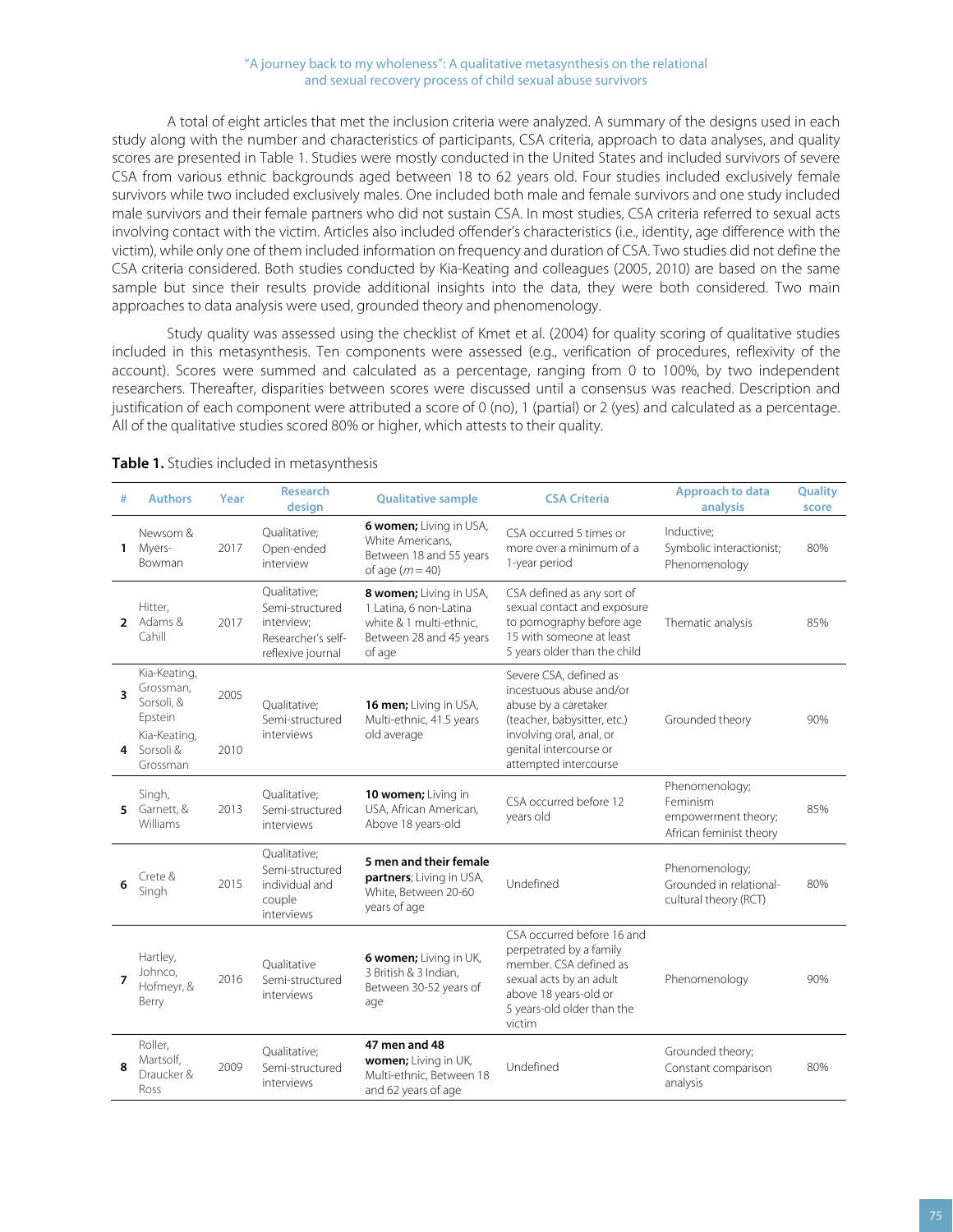#### **Analytic strategy**

The question that guided analysis in this study was the following: how do CSA survivors recover from relational and sexual issues left by CSA experiences? To answer this question, a direct content analysis (Hiesh & Shannon, 2005) was conducted in light of The Drive to Move Forward Framework (Ochocka et al., 2005). This framework is based on findings from a longitudinal qualitative study among individuals affected by serious mental illnesses and other life events involving struggle, with a focus on the recovery process of these individuals. This process is non-linear, including both successes (i.e., positive changes) and setbacks (i.e., negative changes) and is ecologically oriented (i.e., experienced within the context of personal and external circumstances). The first concept of the recovery process is the "drive to move forward", characterized by internal forces and a motivation to move forward and overcome current struggles. The drive to move forward is mainly manifested by awakenings or changes in perceptions or attitudes (e.g., hope, optimism). Another concept of the framework relies on accommodation-oriented strategies (e.g., knowing one's illness, acceptance of limits and capacities) and action-oriented strategies (e.g., taking control, seeking support) that individuals can deploy. These strategies can be cognitive, behavioral or both. The strategies are seen as mechanisms of life change (i.e., positive or negative), which will further add to life experiences. Finally, "circumstances that may influence the process of recovery" such as internal and external circumstances constitute the last component. Internal-related components refer to personal characteristics (e.g., emotions, attitudes), while external-related components refer to social or environmental characteristics (e.g., stigma, responsive services) that may facilitate or hinder recovery. CSA and its consequences on intimacy and sexuality can be seen as a life struggle and encompass many mutual components of the recovery process. Studies about recovery and resilience in CSA survivors identified major turning points or awakenings, as well as adaptive coping strategies that can be used to move forward from the abuse (Chouliara et al., 2014; Easton et al., 2015). It is thereby arguable that this framework can apply to other forms of adversity, such as CSA.

As a first step in analysis, a coding procedure (i.e., assigning codes to each narrative excerpt) was performed using an open coding grid based on the framework, but which could also be improved according to data. Afterward, conceptual categories (i.e., a brief analytical description that best describes the general orientation of a code set; Paillé, 1994) were created where segments of the narratives were classified according to each concept of the framework (Hiesh & Shannon, 2005). Data that did not fit with the framework (e.g., narratives related to "reclaiming sexuality") were still considered to form new categories as a part of the recovery process. For instance, the category "The drive to move forward after CSA: a prerequisite to relational and sexual recovery" is clearly named as the "Drive to Move Forward" concept of the framework but its sub-categories (i.e., It did happen to me and it was wrong, It was not my fault, I forgave myself) are closer to the survivors' discourse. Analysis procedures were supported by Nvivo 12 pro software (QSR international Pty Ltd, 2018).

#### **Research team**

The research team made efforts to be aware of their influence on the findings by a process of reflexivity. Reflexivity refers to general introspection of the role of subjectivity by questioning the changes brought about by researchers as a result of the research process in addition to how these changes may affect the research process in return (Palaganas et al., 2017). Researchers should question themselves about their personal values, assumptions, standpoints, socio-cultural backgrounds, and how these may affect the research design or the findings (Hesse-Biber, 2007). The first and second authors are two women researchers who stem from the discipline of sexology and who are well trained on sexual victimization issues, having several years of expertise and experiences with qualitative methods. The third author, a woman clinical psychologist who is also a researcher in sexology, has several years of clinical expertise with CSA survivors and specialises in marital and sexual problems. Authors of this paper consider survivors as agentive actors of their life and share a positive approach to sexuality. Thus, the authors have a situated standpoint on the topic of this study, which has oriented the research method employed and the data analysis process.

#### **Results**

#### **The relational and sexual recovery process of CSA survivors**

This metasynthesis shows that recovering from CSA and the perceived consequences it can generate within intimate relationships and sexuality is a complex dynamic process for survivors. Results of the analysis uncovered three main categories related to the relational and sexual recovery process of CSA survivors, which are in concordance with The Drive to Move Forward Framework (Ochocka et al., 2005): 1) The drive to move forward after CSA: a prerequisite to relational and sexual recovery; 2) Positive strategies mobilized to recover from relational and sexual issues left by CSA: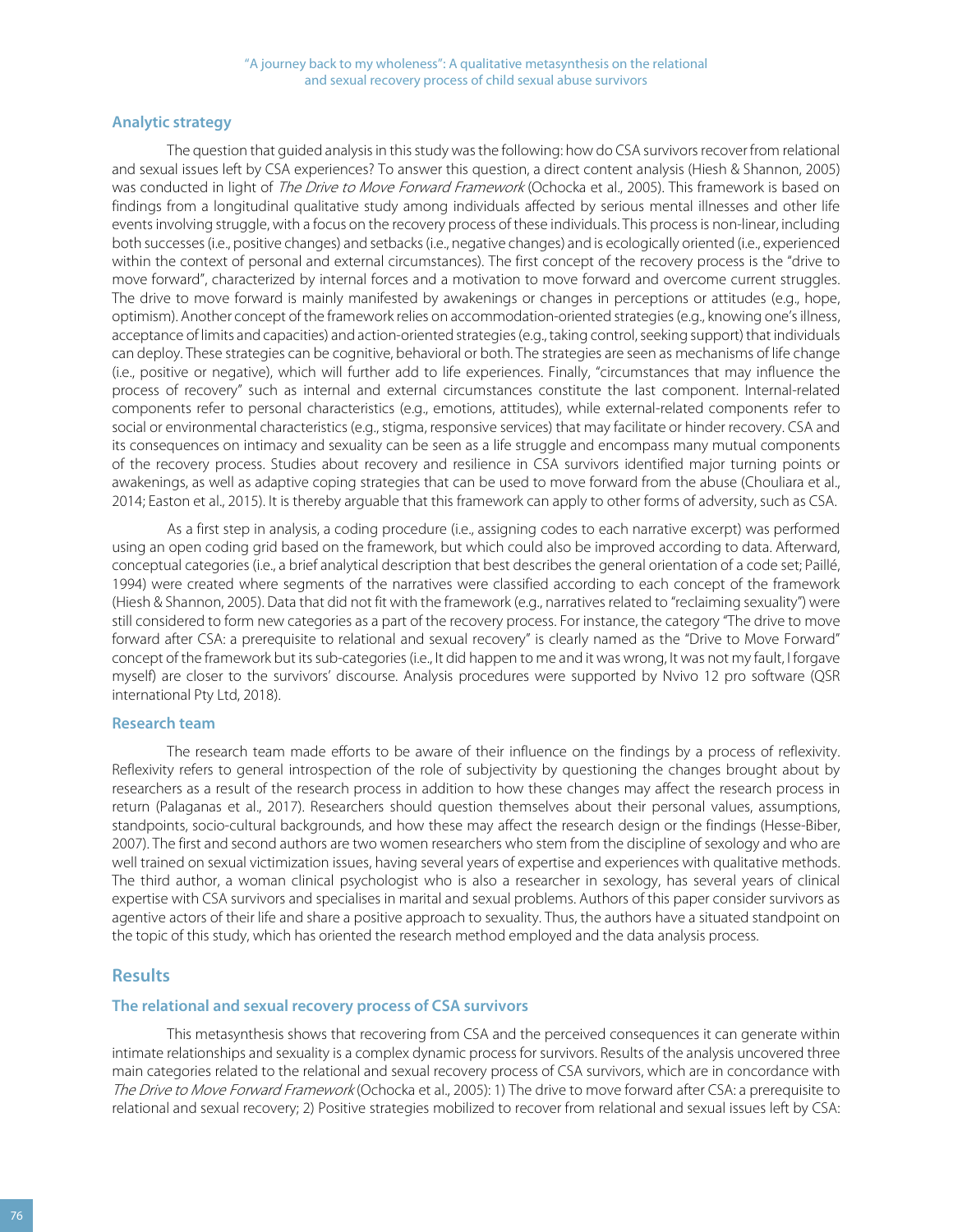cognitive and behavioral changes to achieve a satisfying intimate and sexual life; and 3) Social circumstances that facilitate or hinder the relational and sexual recovery process. Conceptual categories, subcategories and the studies associated to each sub-category are presented in Table 2 and described in the following section.

|  |  | Table 2. Categories, sub-categories and studies associated with each sub-category |
|--|--|-----------------------------------------------------------------------------------|
|  |  |                                                                                   |

| <b>Categories</b>                                                         | <b>Sub-Categories</b>                                                                                             | Studies #              |
|---------------------------------------------------------------------------|-------------------------------------------------------------------------------------------------------------------|------------------------|
| 1. The drive to move forward after                                        | 1.1 CSA awakenings: Recognition of the trauma and exculpation                                                     | 1, 2, 3, 4, 5, 6, 7, 8 |
| <b>CSA:</b> A prerequisite to relational and<br>sexual recovery           | 1.2 Hope and determination: A self-definition over and above CSA                                                  | 1, 6, 8                |
|                                                                           | 2.1 Knowing one's own challenges: Figuring out the consequences of CSA on<br>intimate relationships and sexuality | 1, 2, 3, 4, 5, 6, 7, 8 |
| 2. Positive strategies mobilized to<br>recover from relational and sexual | 2.2 Recognizing and accepting one's own limits: Setting boundaries in<br>intimate relationships                   | 1, 2, 3, 4, 6, 8       |
| <b>issues left by CSA:</b> Cognitive and                                  | 2.3 Reclaiming sexuality: Redefining sexuality to better assert it                                                | 1, 2, 3, 4, 5, 6, 7, 8 |
| behavioural changes to achieve a<br>satisfying intimate and sexual life   | 2.4 Seeking support from therapy: Learning about and voicing intimacy and<br>sexuality within a safe space        | 2, 4, 5                |
|                                                                           | 2.5 Engaging in a supportive community: Giving back to others to help<br>oneself recover                          | $\overline{2}$         |
| 3. Social circumstances that                                              | 3.1 Facilitator to recovery: Caring intimate relationships                                                        | 1, 2, 3, 4, 6, 7       |
| facilitate or hinder the relational<br>and sexual recovery process        | <b>3.2</b> Hindrances to recovery: Traditional gender standards and social<br>oppression                          | 3, 4, 5, 6             |

Note. The Studies # column refers to the numbers assigned in Table 1.

#### **1. The drive to move forward after CSA: A prerequisite to relational and sexual recovery**

Narratives of male and female survivors across studies show that despite the struggles they face regarding CSA, they have found internal strengths or sources of motivation that have led them to move forward from these negative experiences. They reported several awakenings related to experienced CSA as well as hope and determination to overcome these experiences, which seem to be prerequisites for tackling their relational and sexual difficulties.

**1.1 CSA awakenings: Recognition of the trauma and exculpation**. As a protection mechanism or because they were too young to understand, many survivors have addressed a period of their life where they were partially or completely unaware that they experienced CSA. Results suggest that to move forward and overcome relational and sexual difficulties, survivors had to recognize these experiences as a CSA, recognize its severity or impacts, and put the responsibility back on their aggressor.

*It did happen to me and it was wrong*. Several male and female participants across studies mentioned that recognition of the sustained experience as CSA was a turning point in their process of recovery: "Now I'm ready to just try to get it open, open up, just say it, because it did occur" (Anthony, cited in Kia-Keating et al., 2005). For many survivors, the awakening of CSA was triggered by a first exposure to intimacy and sexuality, leading them to realize that these experiences were wrong: "I was in seventh grade in school because they started teaching at that time, they started ... in health, about the body and stuff. And I was in seventh grade when I started to realize these things were wrong" (49 year-old woman, cited in Roller et al., 2009).

*It was not my fault*. Survivors in different studies reported the experience of shame and culpability following CSA. In their process of recovery, they stated that shifting the blame and responsibility toward the aggressor appeared to be a form of self-release and helped them to move on: "Later, I realized this wasn't about me—it was about my abuser—and that made a huge difference in my life" (Rayna, cited in Singh et al., 2013).

*I forgave myself.* In connection with the need to move the responsibility towards their aggressor, some survivors realized that they did not consent to these experiences as a child and have forgiven themselves for having "participated" in the abuse or for the way they reacted: "[It was] hard to forgive myself, but it's a non-issue now, because I have forgiven myself… An honest look at the impact of the experience, placing blame and responsibility where it belongs, physiological response does not indicate consent" (Beth, cited in Newsom & Myers-Bowman, 2017).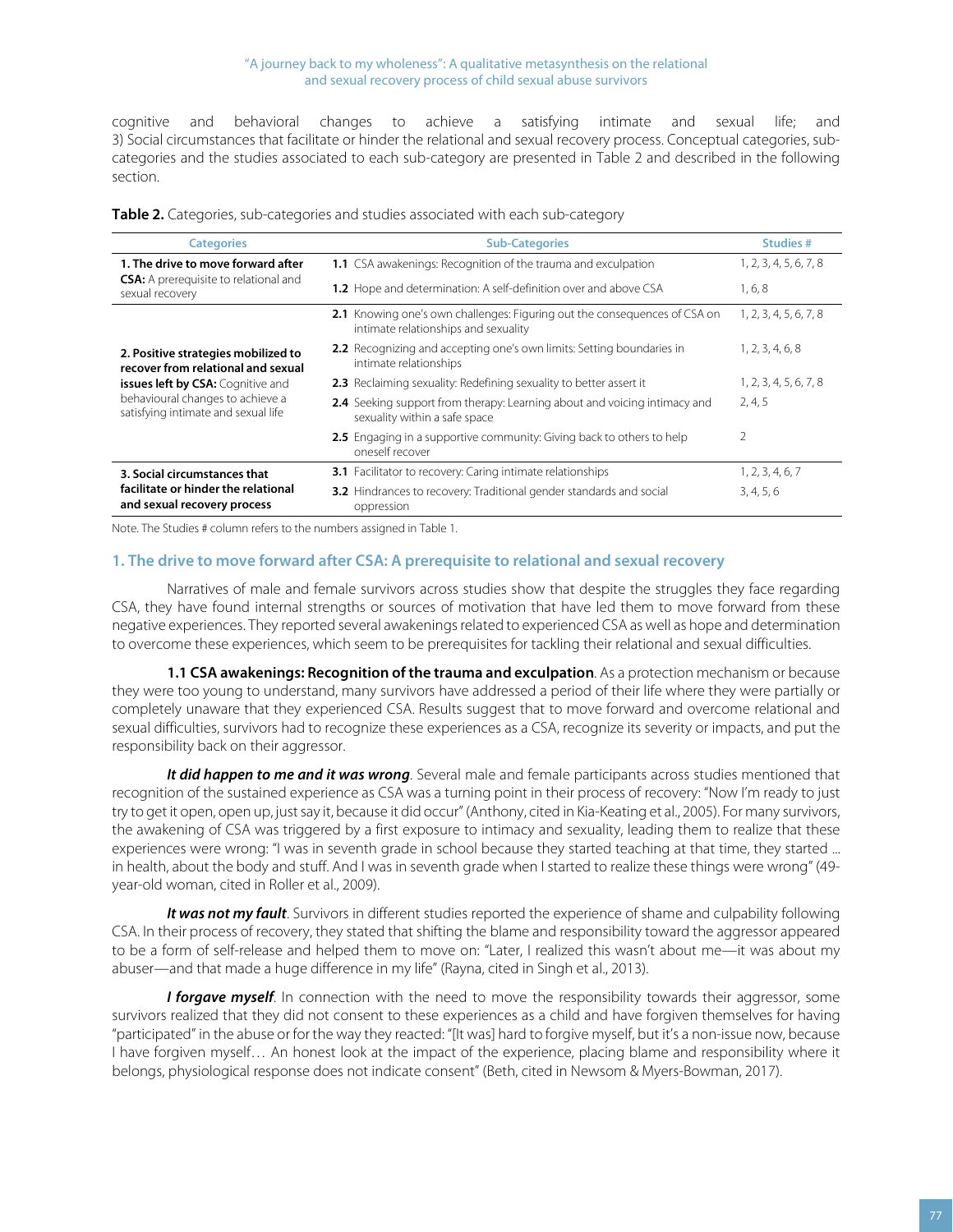**1.2 Hope and determination: A self-definition over and above CSA.** Some survivors touch upon hope and determination as strong wills to change things and to live their lives with empowerment. For example, a female participant expressed determination to not define herself through the CSA situations she experienced:

''You become resilient when you are able to have strength and support, to where you go, 'It's not gonna bother me…' You become resilient when you can let it go or when you make the decision that it's not going to define you'' (Martina, cited in Newsom & Myers-Bowman, 2017).

#### **2. Positive strategies mobilized to recover from relational and sexual issues left by CSA: Cognitive and behavioural changes to achieve a satisfying intimate and sexual life**

All participants across studies addressed several consequences of CSA within their relational and sexual lives. Difficulties mentioned by men were more focused on relational abilities and sexual orientation confusion while women's difficulties were rather related to sexuality. In order to cope with these consequences, participants evoked various positive strategies that can relate to cognitive and behavioural changes. Men's strategies focused on a renegotiation of their intimate relationships by setting their boundaries and challenging masculinity standards, while women reported strategies focused on reclaiming their sexuality and asserting sexual needs.

**2.1 Knowing one's own challenges: Figuring out the consequences of CSA on intimate relationships and sexuality**. All participants across studies mentioned that they had to figure out the consequences of CSA within their intimate and sexual life as a part of their recovery process. Many survivors across studies mentioned that CSA has led them to be distrustful with others in addition to having difficulties in establishing close relationships. Several participants also mentioned that sexuality was painful and unpleasant, filled with a sense of guilt and shame. Men participants had a tendency to build a protective wall around them to avoid reliving vivid painful emotions. They also reported difficulties in being touched, communicating with their romantic partners, accepting love and care, a confusion in their gender identity or sexual orientation, as well as avoidant or compulsive sexual behaviours. Women evoked sexual self-objectification and a disinhibited sexuality involving multiple casual partners as part of the consequences of CSA. A woman also reported the explicit expectation that her romantic partners would inevitably be violent or abusive with her. Thereby, as illustrated by a man's narrative, the consequences of such experiences may have led survivors to use protection strategies in order to survive:

''All of the trusted figures around me either vanished or abused me in some way, and I can't trust them and therefore I got to do this myself, so pulling in and building walls, building a shell, a protective shell. So that protective shell has been very important... It's part of how I survived" (Martin, cited in Kia-Keating et al., 2010).

Participants reported that figuring out the consequences of CSA on their intimate relationships and sexuality prompted them to overcome their difficulties and adjust their vision as well as their behaviours in their relational and sexual lives. Thereby, the recognition of these consequences served as a starting point to make personal changes within their relational and sexual lives: "I just reached a point where I said I am sick of living, being promiscuous, being a pushover. At that point, I found my strength" (40-year-old woman, cited in Roller et al., 2009). The desire to make personal changes within their relational and sexual lives was also manifested by a need to more deeply understand the consequences. For example, a participant characterized the consequences of CSA experiences as "a mess… a cycle that becomes overwhelming", which led him to do "intense analysis" in order to tackle his abuse (54-year old men, cited in Roller et al., 2009).

**2.2 Recognizing and accepting one's own limits: Setting boundaries in intimate relationships**. Male participants across studies asserted that they were able to recognize and accept their personal limits within their intimate and sexual relationships, which were mostly related to their difficulty with proximity and mistrust. A man reported that setting boundaries with women contributed to a greater sense of well-being:

''Say no to a woman as an adult. I mean I've gotten better with that; now I can set boundaries and stuff like that… Now there's a lot of things I can talk about or do that most men can't do, and that tends to work out pretty well. And part of it is being able to say my boundaries and what I need. As long as a woman can handle those things, we're ok'' (Brad, cited in Kia-Keating et al., 2005).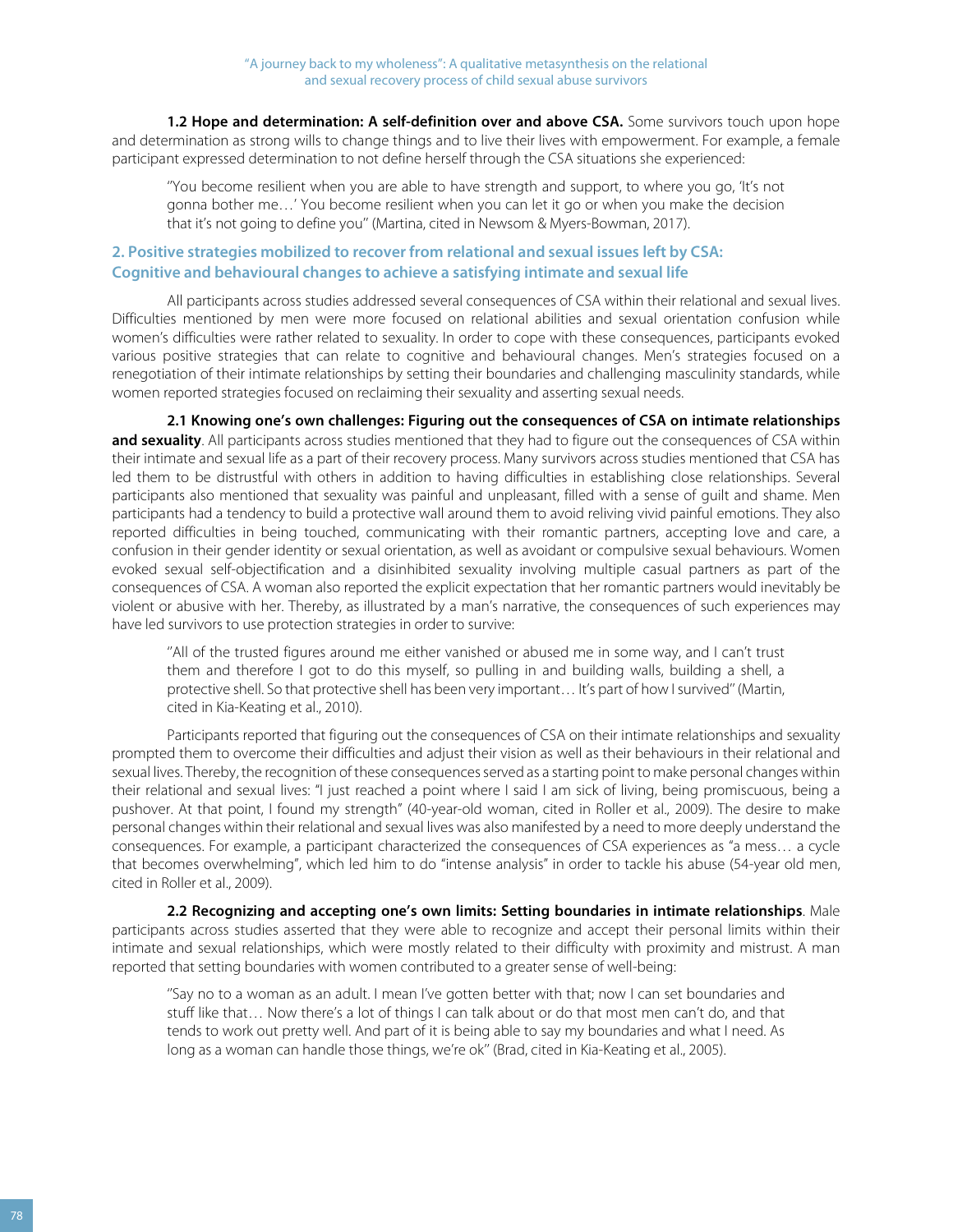**2.3 Reclaiming sexuality: Redefining sexuality to better assert it**. In order to achieve a more satisfying relational and sexual life, several survivors, which are mostly women, named that they had to reclaim their sexuality by adjusting their sexual thinking, attitudes, and behaviours. These changes ranged from acceptation to affirmation.

*Accepting and legitimizing the sexual-self*. Several female participants across studies addressed issues related to self-acceptance as a sexual being and the learnings they had made over time. A female participant showed how sexuality became a part of her identity: "I see myself as a whole person and I see my sexuality as part of who I am" (Pam, cited in Singh et al., 2013). Several women across studies also stated that they had to give themselves permission to experiment pleasurable sexual activities to overcome the effects of CSA. As mentioned by a woman, this acceptance of her sexual-self led her to change her perceptions toward sexuality: "Seeing [my]self as more than an object and/or a sexual victim. Acceptance of [my]self as a sexual being, not just a sliced-off part of me that was taken, being able to see things in a new filter" (Jessie, cited in Newsom & Myers-Bowman, 2017).

*Reframing sexuality*. Male and female participants across studies shared that they had to adjust their perspective regarding intimacy and sexuality in order to cope with the challenges they were facing. For many female participants in the study of Newsom & Myers-Bowman (2017), sexuality was no longer perceived as something painful, unwanted or unhealthy: "Sex is desirable in romantic relationships. It is healthy for the most part" (Lucie, cited in Newsom & Myers-Bowman, 2017). This reconceptualization of sexuality led them to adjust their sexual self-perception: "Once my mentality changed, my sexual image [of me] changed" (Anna, cited in Newsom & Myers-Bowman, 2017). Several men across studies evoked that they had to redefine masculinity and their perception of manhood in order to improve their sexual well-being. A participant explained how male sexual standards can be challenged by adopting norms considered to be typically feminine: "The actual physicality of sexuality was irrelevant. Everything, the entire experience was totally on the context. It was very, in our society, a very non-male way of looking at sexuality. What experiences were best . . . that I like the person, that I feel safe, you know, like, trust, cute, cuddly, sweet" (Morgan, cited in Kia-Keating et al., 2010).

*Connecting to one's own intimate and sexual needs and desires*. Female survivors across studies recognized the importance of connecting to their needs and desires within their intimate relationships and sexuality. A woman from the study of Roller et al., (2009) explained the switch she had made regarding her perceptions about sexuality during introspection: "I would stay [in relationships] because I wanted to please them [men]. Now I don't worry so much about pleasing them, I'm worried about how I feel... I worry about if it is good for me". As stated by another woman, connecting to oneself also means there is no longer the strict need to please intimate partners to stay authentic:

''I always saw myself as an adjunct to someone else before, especially my father and it was very necessary to please him… I kind of carried that into adult life… dealing with the trauma has made other people irrelevant in the sense that I don't need to be a part of them, they can either accept me or reject me for who I am'' (Kate, cited in Hartley et al., 2016).

*Asserting and negotiating intimate and sexual needs*. Several women and a few men across studies state that despite the sexual difficulties they endured, they now tend to express more openly about their intimate and sexual needs or desires, as well as being better able to negotiate sexuality with their partners. A male participant reflected upon the way he was able to express his personal limits within his relationships:

''I still have an issue about intimacy. I'm intimate, but then again sometimes, I have my bad days where I don't want to be touched… And I let them know it is not you, it has nothing to do with you. I'm just in one of those… I just don't want to be touched today'' (Alejandro cited from Kia-keating et al., 2005).

Assertiveness in intimate relationships emerged in the survivors' discourse as a key aspect fostering selfconfidence. To demonstrate this point, a woman survivor expressed the fact that she no longer felt vulnerable in presence of men, which had led her to become more assertive:

''I have always been really scared of male attention or male kind of anything… it was kind of 'oh my God it's a boy'... I quess I felt very vulnerable, whereas I don't feel vulnerable now, I feel more... confident within myself, I'm more assertive (Parul, cited in Hartley et al., 2016).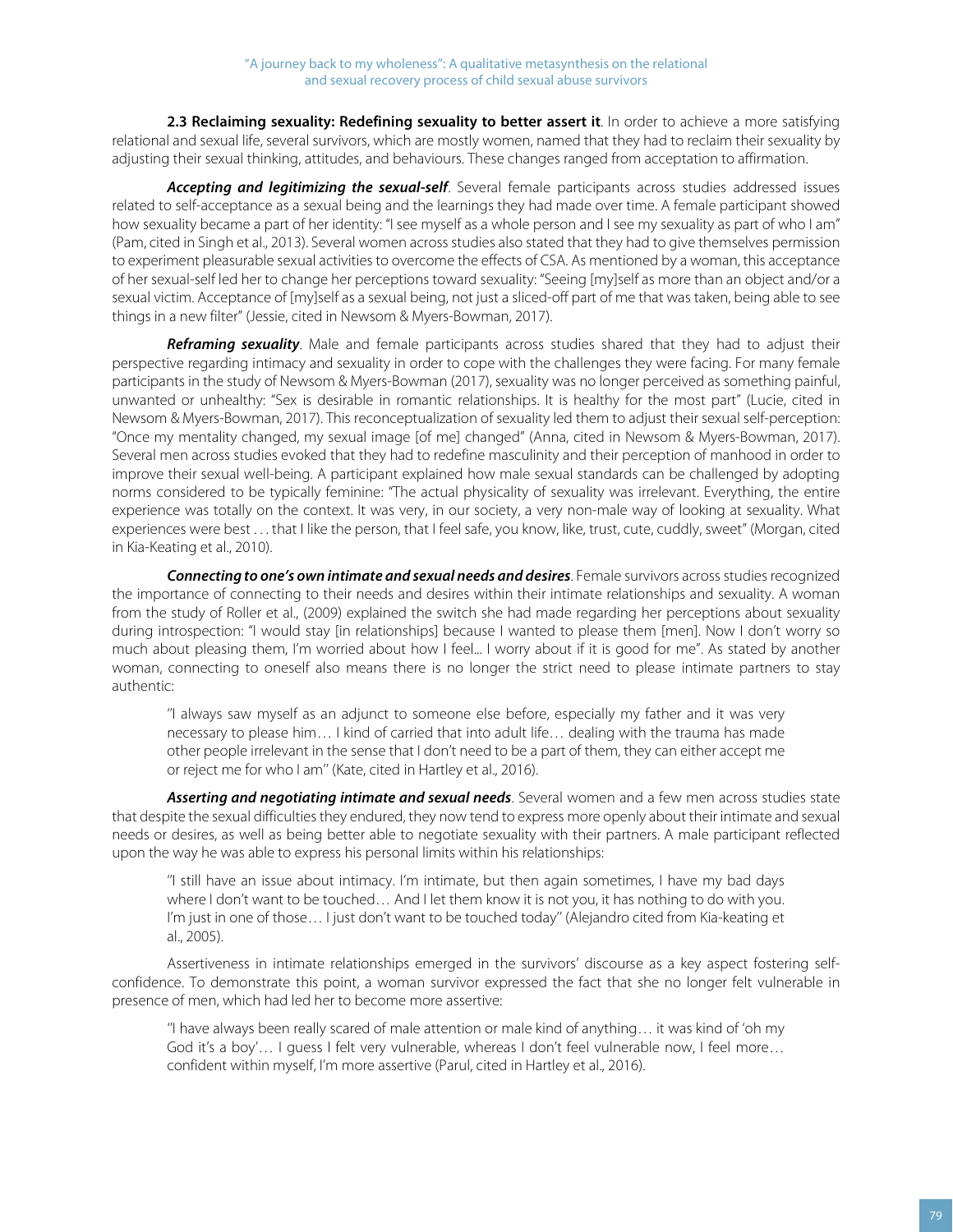#### **2.4 Seeking support from therapy: Learning about and voicing intimacy and sexuality within a safe**

**space**. Men and women across studies indicated that they sought support from a professional in order to tackle the challenges they faced especially within their intimate life. Some women across studies evoked that they found it useful to consult a therapist to address their sexual issues. As reported by some men, therapy constituted a safe space to address trust issues. One male participant explained how the bond he developed with his therapist contributed to heal his broken trust:

''Trust is a miracle. I've never trusted anybody. And it's the biggest single by-product of my therapy, just learning that I can sit in a room with another person and they don't have any desire to abuse me. It's a big deal'' (Bill, cited in Kia-Keating et al., 2010).

**2.5 Engaging in a supportive community: Giving back to others to help oneself recover.** After finding strategies to overcome their own relational and sexual difficulties, some survivors engaged in a supportive community to provide guidance to other trauma survivors. A woman stated that she is committed to make a difference and help other women that are still struggling with sexual difficulties:

''I feel like my sexual power has come from being able to claim it for myself and simultaneously offer it to others. To be able to root myself in this community of women who say, 'sex is positive, desire is positive.' As long as it is healthy for you, feels consensual, and you are able to openly communicate your desires in whatever ways… then the world is wide open in terms of sex and sexuality… It meant being able to own who I really was and do that in a context without shame. Now I give other women the same opportunity'' (Nina, cited in Hitter et al., 2017).

The process of helping others also played a role in the recovery process, as illustrated in the following man's narrative: "It will help me to reclaim my own body and help me to teach other people to reclaim theirs" (Bill, cited in Kia-Keating et al., 2010).

#### **3. Social circumstances that facilitate or hinder the relational and sexual recovery process**

Positive intimate relationships were reported as a key factor promoting the relational and sexual recovery process of several men and women across studies. Survivors explained that they had to cope with stereotypical gender norms and social oppression present within society, which may hinder their relational and sexual recovery process. Thus, their recovery process illustrates a duality between their determination to overcome relational and sexual issues related to past CSA experiences and the social circumstances that may modulate this process.

**3.1 Facilitator to recovery: Caring intimate relationships**. Many female and male survivors across studies reported positive and caring intimate relationships as a central aspect fostering their recovery process. A woman expressed how the support from her romantic partner allowed her to feel more empowered: "I felt empowered in my relationship. He [her boyfriend] gave me the freedom to use my voice and respected and valued it" (Suzy, cited in Newsom & Myers-Bowman, 2017). Survivors also described how healthy and trustworthy intimate relationships promoted a place for safety, love, and acceptation, while those same feelings were violated during the abuse. Being surrounded by an intimate partner who believes in them, who is loving and caring, was reported as fostering healing by a male survivor: "I feel that having someone who loves me, believes in me, is willing to fight for me, who sees me as heroic, who sees me as a gifted and wonderful person is extremely affirming... that is a healing presence" (Doug, cited in Crete & Singh, 2015). Since many survivors experienced a fear of being blamed or not being believed, it was more difficult for them to disclose CSA experiences to their partners. Yet, the context of a caring intimate relationship seemed to facilitate disclosures and turned them into a positive experience:

''When I disclosed to him, I thought he'd blame me, but one major relief to me was that he didn't ... I thought 'oh my God he's not blaming me, maybe it's not my fault', very confusing, one of the things was that he was totally understanding towards me'' (Carla, cited in Hartley et al., 2016).

**3.2 Hindrances to recovery: Traditional gender standards and social oppression**. The discourse of some survivors across studies highlighted that traditional gender standards can hinder their process of relational and sexual recovery. As expressed by one woman, when they do not correspond to femininity standards, it can impair their body image:

''I still struggle… I live in a culture where I am the antithesis of what a woman is supposed to be. I'm a fat dyke. I've been fat pretty much my whole life. For a long time, I was totally ashamed of my body,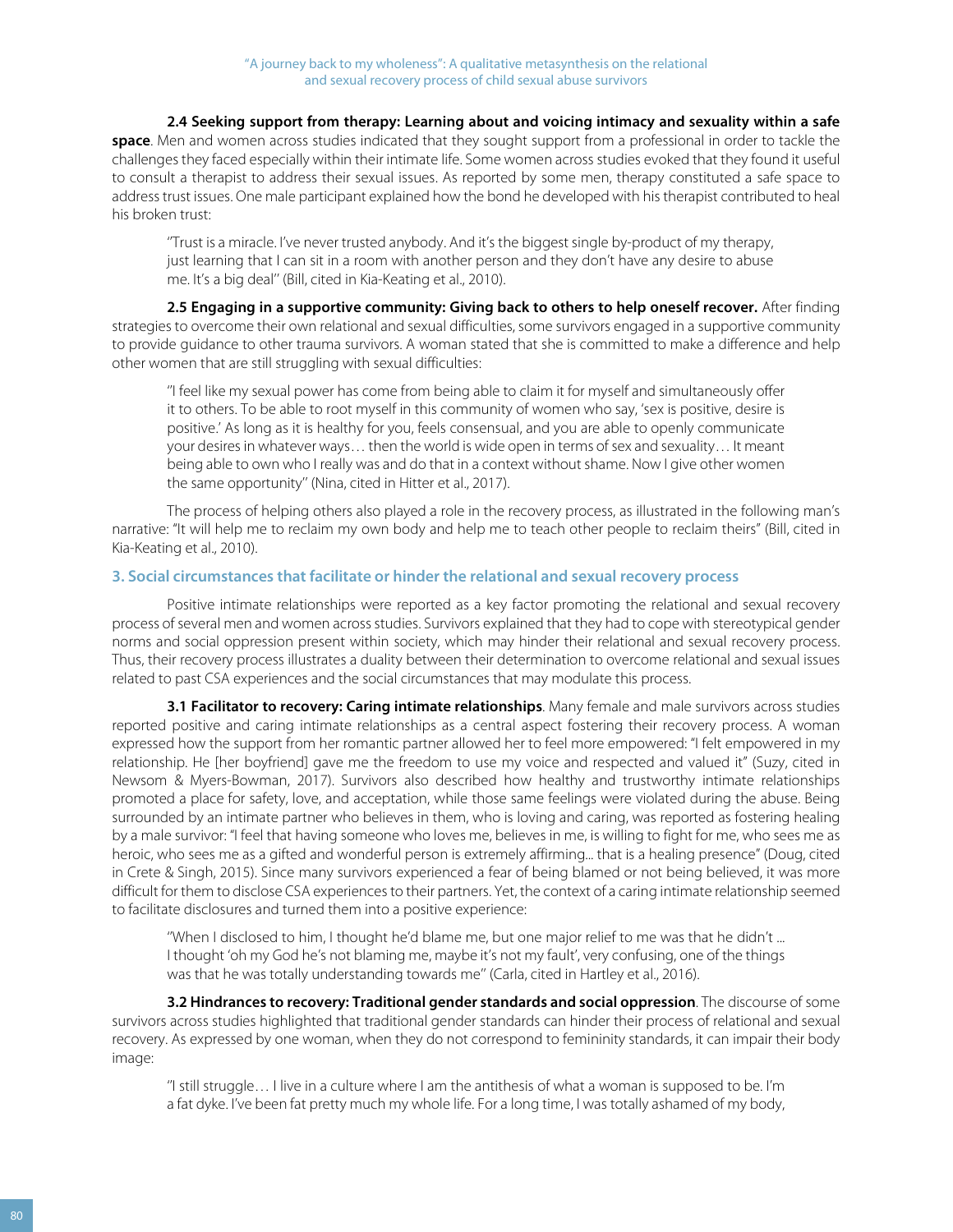and of what my body looks like, because it didn't look like what it's supposed to look like. To unlearn that has been one of the most difficult things for me outside of the sexual abuse'' (Nina, cited in Hitter et al., 2017).

Analysis of men's narratives shows that traditional standards of masculinity tend to affect their relational and sexual recovery process because of the feeling of stigma they can induce. A male participant voiced how men that are struggling with their sexuality, as a result of the CSA, must also cope with the shame associated with not conforming to valued masculine standards: "We [men] have an extra layer of shame and everything else because after all, we're supposed to enjoy [sexual intimacy]… and we're supposed to be strong enough to be able to just like fight it off or something" (Bill, cited in Kia-Keating et al., 2005).

Hindrances in the relational and sexual recovery process of female survivors were mostly expressed by African American women in the study of Singh et al., (2013). They discussed an intersection of stigmatizing experiences, being a Black woman and having experienced CSA, which have impacted their sexuality. One woman underscored social oppression, such as being treated disrespectfully and unequally regarding sexuality by her entourage at a younger age. As this woman attests, even if social oppression seemed to affect their process of recovery, they became more aware of themselves as a sexual being, which promoted their resilience:

''Just as a young Black girl there are lots of messages anyway about sex and sexuality. Both I think from the outside that even as a young child I remember being very sexualized. Even teachers in school would make comments about my breasts as they were developing or how shapely I was. I probably developed quickly. Just adults, or even just random people would comment, even touch me. I don't think necessarily sexually but in ways that made me very aware of myself as a sexual being, which I tend to think happens more to women of color" (Simone, cited in Singh et al., 2013).

#### **Discussion**

This metasynthesis portrays the complex relational and sexual recovery process of CSA survivors. Results highlight that survivors will go through different stages of recovery from CSA experiences and their relational and sexual impacts. These stages can occur simultaneously or at different periods of their life, following a progression from the drive to move forward to the mobilization to use strategies to recover and the social circumstances surrounding recovery. Also, the process may involve stepping backwards (e.g., survivors may develop strategies to deal with their sexual and relational difficulties, but may still find it difficult to implement and maintain these strategies over time, which leads them to relive those difficulties).

More precisely, participants evoked a need to address and make sense of the experienced CSA (i.e., CSA Awakenings), along with the hope and self-determination to get over these painful experiences. These turning points emerged as pivotal to recover from relational and sexual difficulties and may serve as prerequisites to psychological and behavioural changes. Then, recovery strategies such as self-knowledge, acceptance, affirmation, and connection to one's sexuality were reported as offering a precious basis from which CSA survivors may renegotiate intimacy and sexuality within themselves and in interpersonal contexts. Seeking support from help providers, such as a therapist, also appears to be an important strategy promoting a sense of security. The therapeutic context may also constitute an opportunity for survivors to voice and make sense of their mental states and interpersonal world (i.e., mentalization), which in turn promotes sexual and relational functioning (MacIntosh et al., 2019). Finally, creating a healthy and supportive relationship with an intimate partner and giving back to people with whom they shared common experiences creates a sense of safety, belonging, and accomplishment in survivors and enables the development of a supportive network, which in turn contributes to their own recovery process (Kia-Keating et al., 2010). Indeed, positive relationships that involve support and emotional depth can provide a space to explore healthy relational dynamics and a protective effect associated with more adaptive functioning in CSA survivors (Afifi & MacMillan, 2011; Trickett et al., 2011). For many survivors, CSA disclosure occurs unintentionally in the context of sexual relationships with their partners, often prompted by flashbacks and dysfunctions. Yet, as reported by MacIntosh et al., (2016), the partner's positive responses to disclosure promote recovery (e.g., decreasing feelings of shame), while negative responses hamper it (e.g., increasing feelings of shame, negatively impacting help-seeking). Overall, support from the intimate partner, but also from friends, family members, survivor groups or therapists is essential for building strong relationships and for recovering (Howard Sharp et al., 2017). However, some social contexts may hinder the recovery process, including those leading to stigma and oppression. Results showed that being a survivor of CSA as well as thinking and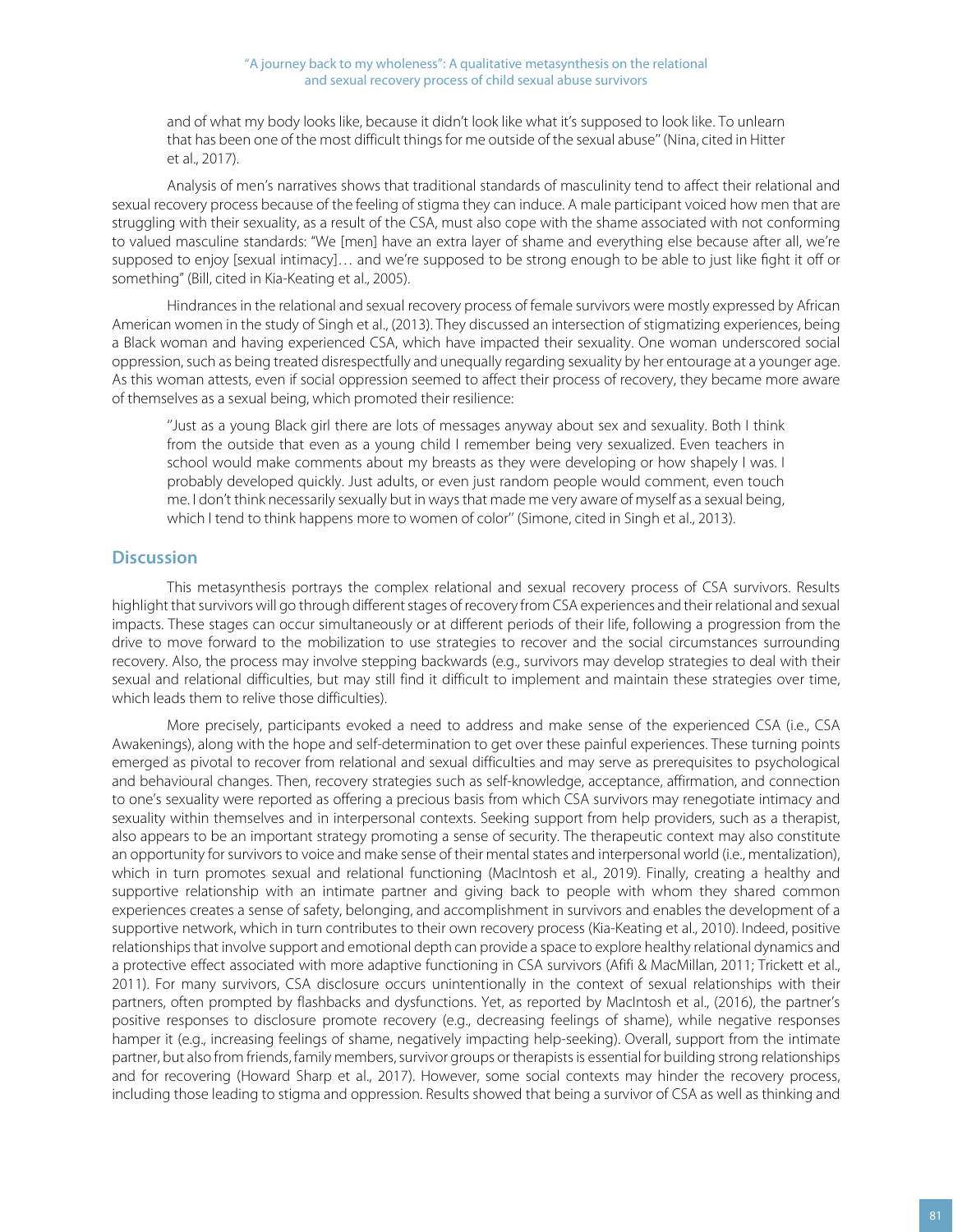behaving outside the norms of hegemonic masculinity may induce an extra layer of shame in male survivors (e.g., negative feelings, gender role conflicts; Alaggia & Millington, 2008; Easton, 2014), which also constitute barriers to disclosure and help-seeking (Alaggia et al., 2019). Additional stigma can also be induced by experiencing different forms of oppressions, such as sexism and racism among African American women (Singh et al., 2013). Thus, for both male and female survivors, stigma appears to be intimately related to social circumstances and conflict with the prevailing norms. Finally, the narratives of men show that their challenges and coping strategies are mainly related to relational difficulties, while women's discourses were more focused on sexual difficulties and empowerment, indicating potential gender specificities in their relational and sexual recovery process.

#### **Strengths and limitations**

This metasynthesis enriches the actual body of knowledge by identifying key aspects of the process of recovering from CSA and its consequences on intimate relationships and sexuality. An important contribution of this metasynthesis is that it allows for the substantiation and conceptual extension of The Drive to Move Forward Framework (Ochocka et al., 2005). The recovery process identified in this study highlights the hierarchical but iterative nature of the framework's components and suggests the importance of considering coping strategies that are specific to relational and sexual difficulties. This metasynthesis meets scientific criteria of qualitative studies in many ways, which reinforce the credibility of the findings (Noble & Smith, 2015). For instance, the researchers' reflexivity on personal bias has been described, trustworthiness was fostered by inter-rater reliability, a detailed description of the data analysis as well as repeated meetings with other researchers ensured a common understanding of the results, and the use of a conceptual framework taking the previous work on the subject into account while allowing new discoveries promoted the credibility of the findings.

Results of this metasynthesis should also be appreciated while taking into account its limitations. Firstly, a directed analysis based on a conceptual framework tends to suppress interpretive creativity and may reduce some of the vividness of insight seen in qualitative research; researchers may not consider the data that does not fit within the framework (Dixon-Woods, 2011). However, the hybrid approach used in this metasynthesis (i.e., using a conceptual framework to analyze the data and integrating data and potential categories that did not fit the framework; Elo & Kyngäs, 2008) may temper this limit. Secondly, data saturation (i.e., when the data collected no longer provide new insights on a topic, which leads researchers to cease data collection; Faulkner & Trotter, 2017) could not be achieved for all conceptual categories, as this metasynthesis relied on topics covered in published studies. Likewise, some conceptual categories or subcategories were addressed primarily by women (e.g., reclaiming sexuality), while others were approached rather by men (e.g., accepting one's own limits). However, further study is needed, especially on male survivors, to better understand gender specificities. Thirdly, few studies have documented social factors involved in the recovery process of CSA survivors, suggesting the need to investigate them in more depth. Fourthly, selected articles were conducted in Western Countries, which probably obscures the experiences of participants from different ethnic backgrounds and environments.

#### **Implications for practice**

Several recommendations for practice can be proposed. Firstly, since relational and sexual difficulties are likely to emerge in adolescence who have sustained sexual victimization (Byers et al., 2019), it is important to provide welltailored interventions from an early age. Upstream interventions could prevent the crystallization of relational and sexual difficulties among survivors. Providers working with adult CSA survivors should provide a personalized approach that respects their process of relational and sexual recovery. Tailored-interventions may provide self-reflective activities regarding intimacy and sexuality, as well as behavioral-oriented activities promoting empowerment and assertiveness. In addition to fostering relational and sexual well-being in survivors, strengthening their sexual assertiveness could help reduce revictimization risks (Livingston et al., 2007). Secondly, since CSA often occurs in the context of attachment relationships, recovery may be fostered in the context of positive romantic relationships. Romantic partners are often privileged confidants or allies for survivors, and for that reason they should be included in the therapeutic process. Partners could be informed about the consequences of trauma and possible strategies to optimize the intimate relationship and sexuality (Berthelot et al., 2014; MacIntosh et al., 2016). Thirdly, relational and sexual recovery is a complex process that must be assessed and borne according to an ecological approach. CSA survivors can undergo other traumas and oppressions (e.g., racism, sexism) and thereby experience social stigma, which can exacerbate their relational and sexual difficulties. Providers working with this population would benefit from adopting an intersectional approach as well as a social justice perspective that would grasp the impacts of multiple oppressions on the survivors'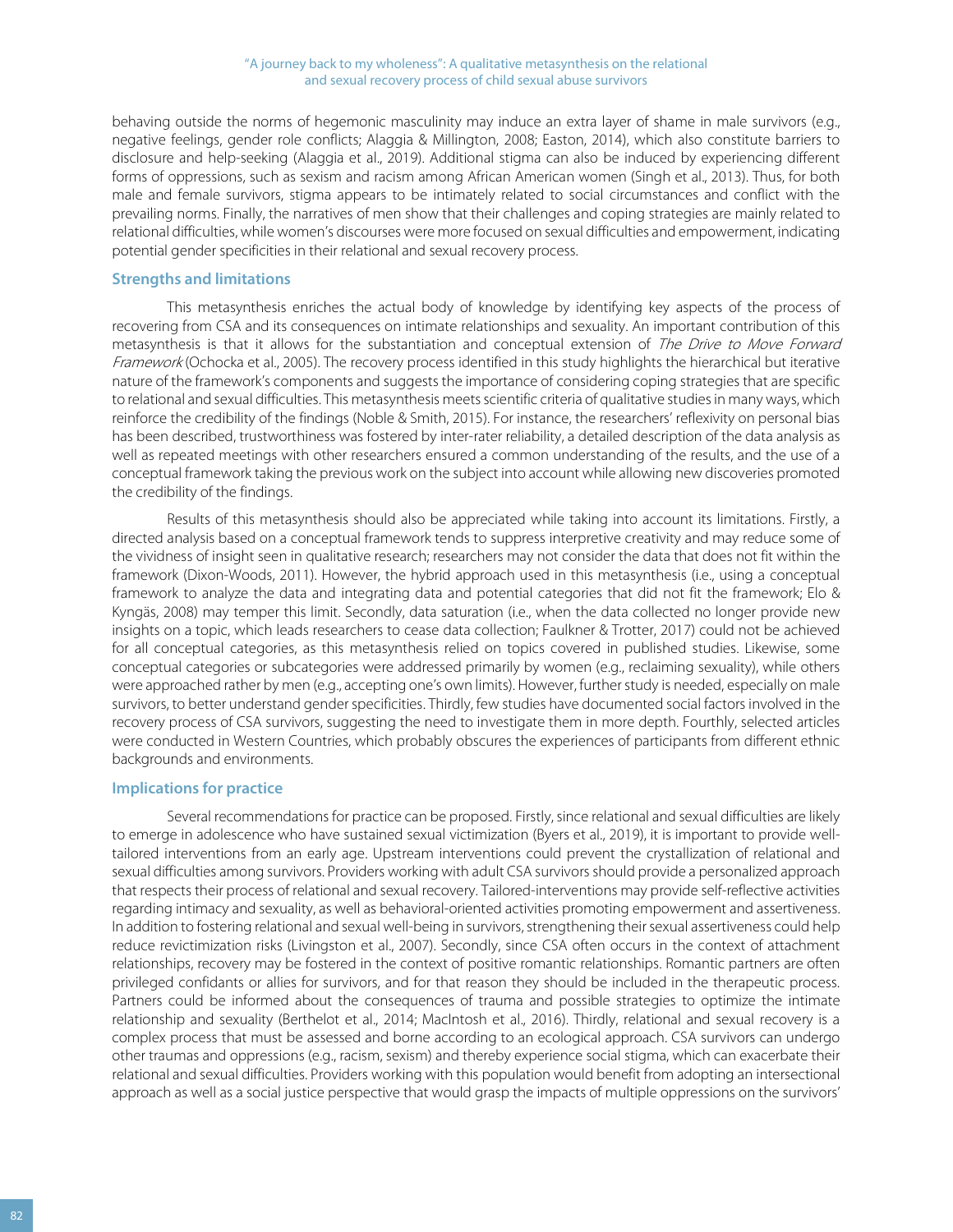recovery process (Singh et al., 2013). Fourthly, men and women present common relational and sexual issues related to CSA experiences, but are also subject to gender-based sexual standards. In this regard, they are likely to experience distinct outcomes and healing strategies (Graves et al., 2017). Men's recovery process seem to be facilitated when therapists promote survivors' gender self-acceptance and encouraging them to reflect on cultural representations of men in modern society (Crable et al., 2013; Graves et al., 2017), while promoting sexual agency and empowerment are documented as helpful therapeutic targets among women (Hitter et al., 2017). Thus, therapists should provide gendered tailored-interventions and gender-responsive care to meet the needs of CSA survivors.

### **Conclusion**

This metasynthesis shows that CSA survivors demonstrate relational and sexual resilience, even if their process of recovery encompasses setbacks. Male and female survivors were found to face gender-specific issues, supporting the relevance of tailored-intervention for this population. Findings also highlight the importance of developing interventions that take into account the social resources of survivors and the social contexts that can facilitate or hinder their recovery process. While there is a need to conduct more studies to deepen our understanding of the mechanisms CSA survivors deploy to face intimacy and sexually related challenges, findings of this metasynthesis are promising and encourage CSA survivors to remain hopeful in the journey back to their wholeness.

#### **Funding**

This research was not supported by a any grant.

## **Conflict of interest**

The authors declare no potential conflicts of interest with respect to the research, authorship, and/or publication of this article.

## **Acknowledgements**

The authors wish to thank men and women survivors of child sexual abuse who participated in the studies included in this review.

#### **References**

- Aaron, M. (2012). The pathways of problematic sexual behavior: A literature review of factors affecting adult sexual behavior in survivors of childhood sexual abuse. Sexual Addiction  $\&$  Compulsivity, 19(3), 199-218. <https://doi.org/10.1080/10720162.2012.690678>
- Afifi, T. O., & MacMillan, H. L. (2011). Resilience following child maltreatment: A review of protective factors. Canadian Journal of Psychiatry, 56(5), 266-272[. https://doi.org/10.1177/070674371105600505](https://doi.org/10.1177/070674371105600505)
- Alaggia, R., Collin-Vézina, D., & Lateef, R. (2019). Facilitators and barriers to child sexual abuse (CSA) disclosures: A research update (2000-2016). Trauma, Violence, & Abuse, 20(2), 260-283[. https://doi.org/10.1177/1524838017697312](https://doi.org/10.1177/1524838017697312)
- Alaggia, R., & Millington, G. (2008). Male child sexual abuse: A phenomenology of betrayal. Clinical Social Work Journal, 36(3), 265-275[. https://doi.org/10.1007/s10615-007-0144-y](https://doi.org/10.1007/s10615-007-0144-y)
- Arias, B. J., & Johnson, C. V. (2013). Voices of healing and recovery from childhood sexual abuse. Journal of Child Sexual Abuse, 22(7), 822-841.<https://doi.org/10.1080/10538712.2013.830669>
- Banyard, V. L., & Williams, L. M. (2007). Women's voices on recovery: A multi-method study of the complexity of recovery from child sexual abuse. Child Abuse & Neglect, 31(3), 275-290[. https://doi.org/10.1016/j.chiabu.2006.02.016](https://doi.org/10.1016/j.chiabu.2006.02.016)
- Berthelot, N., Godbout, N., Hébert, M., Goulet, M., & Bergeron, S. (2014). Prevalence and correlates of childhood sexual abuse in adults consulting for sexual problems. Journal of Sex & Marital Therapy, 40(5), 434-443. <https://doi.org/10.1080/0092623X.2013.772548>
- Byers, E. S., O'Sullivan, L. F., & Hughes, K. (2019). Sexual functioning of late adolescents and young adults in relationships: Association with individual characteristics and relationship factors. Sexual and Relationship Therapy. Advance online publication. <https://doi.org/10.1080/14681994.2019.1626982>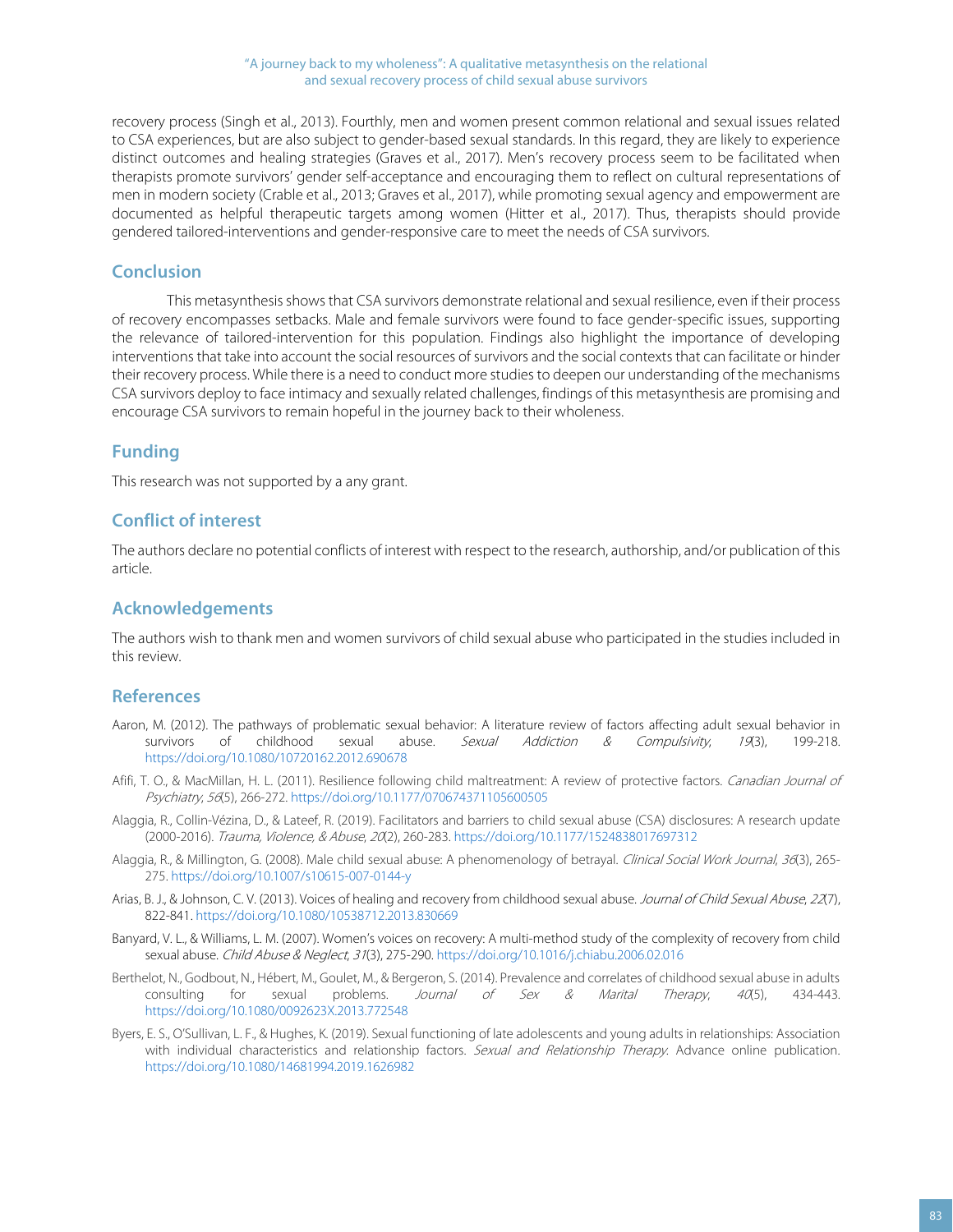- Calhoun, L. G., Cann, A., & Tedeschi, R. G. (2010). The posttraumatic growth model: Sociocultural considerations. In T. Weiss & R. Berger (Eds.), Posttraumatic growth and culturally competent practice: Lessons learned from around the globe (pp. 1-14). John Wiley & Sons Inc. <https://doi.org/10.1002/9781118270028.ch1>
- Calhoun, L. G., Cann, A., Tedeschi, R. G., & McMillan, J. (2000). A correlational test of the relationship between posttraumatic growth, religion, and cognitive processing. Journal of Traumatic Stress, 13(3), 521-527[. https://doi.org/10.1023/A:1007745627077](https://doi.org/10.1023/A:1007745627077)
- Carreiro, A. V., Micelli, L. P., Sousa, M. H., Bahamondes, L. & Fernandes, A. (2016). Sexual dysfunction risk and quality of life among women with a history of sexual abuse. International Journal of Gynecology & Obstetrics, 134(3), 260-263. <https://doi.org/10.1016/j.ijgo.2016.01.024>
- Choate, L. H. (2012). Sexual trauma: An ecological approach to conceptualization and treatment. In L. Lopez Lever (Ed.), Trauma Counseling: Theories and Interventions (pp. 116-131). Springer[. https://doi.org/10.1891/9780826106841.0007](https://doi.org/10.1891/9780826106841.0007)
- Chouliara, Z., Karatzias, T., & Gullone, A. (2014). Recovering from childhood sexual abuse: A theoretical framework for practice and research. Journal of Psychiatric and Mental Health Nursing, 21(1), 69-78[. https://doi.org/10.1111/jpm.12048](https://doi.org/10.1111/jpm.12048)
- Crable, A. R., Underwood, L. A., Parks-Savage, A., & Maclin, V. (2013). An examination of a gender-specific and trauma-informed training curriculum: implications for providers. International Journal of Behavioral Consultation and Therapy, 7(4), 30-37. <https://doi.org/10.1037/h0100964>
- Crete, G. K., & Singh, A. A. (2015). Resilience strategies of male survivors of childhood sexual abuse and their female partners: A phenomenological inquiry. Journal of Mental Health Counseling, 37(4), 341-354[. https://doi.org/10.17744/mehc.37.4.05](https://doi.org/10.17744/mehc.37.4.05)
- Dixon-Woods, M. (2011). Using framework-based synthesis for conducting reviews of qualitative studies. BMC Medicine, 9(1), 39. <https://doi.org/10.1186/1741-7015-9-39>
- Domhardt, M., Münzer, A., Fegert, J. M., & Goldbeck, L. (2015). Resilience in survivors of child sexual abuse: A systematic review of the literature. Trauma, Violence, & Abuse, 16(4), 476-493[. https://doi.org/10.1177/1524838014557288](https://doi.org/10.1177/1524838014557288)
- Draucker, C. B., Martsolf, D. S., Roller, C., Knapik, G., Ross, R., & Stidham, A. W. (2011). Healing from childhood sexual abuse: A theoretical model. Journal of Child Sexual Abuse, 20(4), 435-466[. https://doi.org/10.1080/10538712.2011.588188](https://doi.org/10.1080/10538712.2011.588188)
- Draucker, C. B., Martsolf, D. S., Ross, R., Cook, C. B., Stidham, A. W., & Mweemba, P. (2009). The essence of healing from sexual violence: A qualitative metasynthesis. Research in Nursing & Health, 32(4), 366-378[. https://doi.org/10.1002/nur.20333](https://doi.org/10.1002/nur.20333)
- Easton, S. D. (2014). Masculine norms, disclosure, and childhood adversities predict long-term mental distress among men with histories of child sexual abuse. Child Abuse & Neglect, 38(2), 243-251[. https://doi.org/10.1016/j.chiabu.2013.08.020](https://doi.org/10.1016/j.chiabu.2013.08.020)
- Easton, S. D., Leone-Sheehan, D. M., Sophis, E. J., & Willis, D. G. (2015). "From that moment on my life changed": Turning points in the healing process for men recovering from child sexual abuse. Journal of Child Sexual Abuse, 24(2), 152-173. <https://doi.org/10.1080/10538712.2015.997413>
- Elo, S., & Kyngäs, H. (2008). The qualitative content analysis process. Journal of Advanced Nursing, 62(1), 107-115. <https://doi.org/10.1111/j.1365-2648.2007.04569.x>
- Faulkner, S. L., & Trotter, S. P. (2017). Data saturation. In J. Matthes, C. S. Davis, & R. F. Potter (Eds.), The International Encyclopedia of Communication Research Methods (pp. 1-2). Wiley-Blackwell. <https://doi.org/10.1002/9781118901731.iecrm0060>
- Fergusson, D. M., McLeod, G. F., & Horwood, L. J. (2013). Childhood sexual abuse and adult developmental outcomes: Findings from a 30-year longitudinal study in New Zealand. Child Abuse & Neglect, 37(9), 664-674[. https://doi.org/10.1016/j.jaac.2013.04.008](https://doi.org/10.1016/j.jaac.2013.04.008)
- Godbout, N., Runtz, M., MacIntosh, H., & Briere, J. (2013). Childhood trauma and couple relationships. Integrating Science and Practice, <sup>3</sup>(2). 14-17.
- Graves, E. G., Borders, L. D., & Ackerman, T. A. (2017). Resilience to child sexual abuse in male college students. Journal of Mental Health Counseling, 39(2), 149-162[. https://doi.org/10.17744/mehc.39.2.05](https://doi.org/10.17744/mehc.39.2.05)
- Guyon, R., Fernet, M., Canivet, C., Tardif, M., & Godbout, N. (2020). Sexual self-concept among men and women child sexual abuse survivors: Emergence of differentiated profiles. Child Abuse & Neglect, 104, Article 104481. <https://doi.org/10.1016/j.chiabu.2020.104481>
- Guyon, R., Fernet, M., & Hébert, M. (2019). Relational and sexual experiences of betrayal from the point of view of sexually victimized young women. Journal of Interpersonal Violence. <https://doi.org/10.1177/0886260519888197>
- Hartley, S., Johnco, C., Hofmeyr, M., & Berry, A. (2016). The nature of posttraumatic growth in adult survivors of child sexual abuse. Journal of Child Sexual Abuse, 25(2), 201-220[. https://doi.org/10.1080/10538712.2015.1119773](https://doi.org/10.1080/10538712.2015.1119773)
- Hesse-Biber, S. N. (2007). The practice of feminist in-depth interviewing. In S. N. Hesse-Biber, & P. L. Leavy, Feminist Research Practice (pp. 110-148). SAGE Publications[. https://doi.org/10.4135/9781412984270.n5](https://doi.org/10.4135/9781412984270.n5)
- Hitter, T. L., Adams, E. M., & Cahill, E. J. (2017). Positive sexual self-schemas of women survivors of childhood sexual abuse. The Counseling Psychologist, 45(2), 266-293[. https://doi.org/10.1177/0011000017697194](https://doi.org/10.1177/0011000017697194)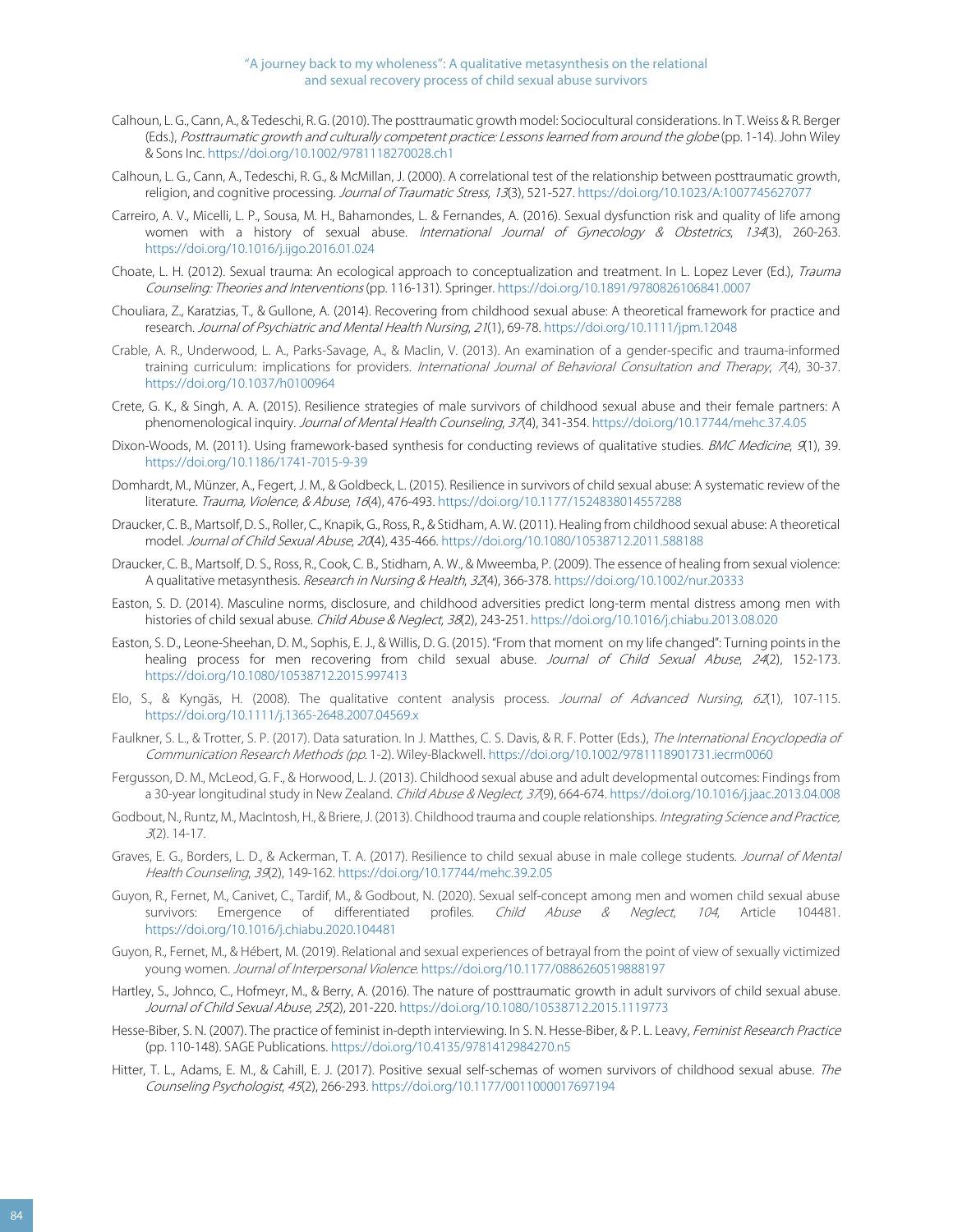- Homma, Y., Wang, N., Saewyc, E., & Kishor, N. (2012). The relationship between sexual abuse and risky sexual behavior among adolescent boys: A meta-analysis. Journal of Adolescent Health, 51(1), 18-24[. https://doi.org/10.1016/j.jadohealth.2011.12.032](https://doi.org/10.1016/j.jadohealth.2011.12.032)
- Howard Sharp, K. M., Schwartz, L. E., Barnes, S. E., Jamison, L. E., Miller-Graff, L. E., & Howell, K. H. (2017). Differential influence of social support in emerging adulthood across sources of support and profiles of interpersonal and non-interpersonal potentially traumatic experiences. Journal of Aggression, Maltreatment & Trauma, 26(7), 736-755. <https://doi.org/10.1080/10926771.2017.1289999>
- Hsieh, H. F., & Shannon, S. E. (2005). Three approaches to qualitative content analysis. *Qualitative Health Research, 15*(9), 1277-1288. <https://doi.org/10.1177/1049732305276687>
- Jeong, S., & Cha, C. (2019). Healing from childhood sexual abuse: A meta-synthesis of qualitative studies. Journal of Child Sexual Abuse, 28(4), 383-399[. https://doi.org/10.1080/10538712.2019.1574945](https://doi.org/10.1080/10538712.2019.1574945)
- Kendall-Tackett, K. (2012). The long-term health effects of child sexual abuse. In P. Goodyear-Brown (ed.), Handbook of child sexual abuse: Identification, assessment, and treatment (pp. 49-67). John Wiley & Sons, <https://doi.org/10.1002/9781118094822.ch3>
- Kia-Keating, M., Grossman, F. K., Sorsoli, L., & Epstein, M. (2005). Containing and resisting masculinity: Narratives of renegotiation among resilient male survivors of childhood sexual abuse. Psychology of Men & Masculinity, 6(3), 169-185. <https://doi.org/10.1037/1524-9220.6.3.169>
- Kia-Keating, M., Sorsoli, L., & Grossman, F. K. (2010). Relational challenges and recovery processes in male survivors of childhood sexual abuse. Journal of Interpersonal Violence, 25(4), 666-683[. https://doi.org/10.1177/0886260509334411](https://doi.org/10.1177/0886260509334411)
- Kmet, L. M., Cook, L. S., & Lee, R. C. (2004). Standard quality assessment criteria for evaluating primary research papers from a variety of fields. HTA Initiative #13. Alberta Heritage Foundation for Medical Research. <https://doi.org/10.7939/R37M04F16>
- Kolar, K. (2011). Resilience: Revisiting the concept and its utility for social research. International Journal of Mental Health and Addiction, 9(4), 421[. https://doi.org/10.1007/s11469-011-9329-2](https://doi.org/10.1007/s11469-011-9329-2)
- Lemieux, S. R., & Byers, E. S. (2008). The sexual well-being of women who have experienced child sexual abuse. Psychology of Women Quarterly, 32(2), 126-144[. https://doi.org/10.1111/j.1471-6402.2008.00418.x](https://doi.org/10.1111/j.1471-6402.2008.00418.x)
- Livingston, J. A., Testa, M., & VanZile-Tamsen, C. (2007). The reciprocal relationship between sexual victimization and sexual assertiveness. Violence Against Women, 13(3), 298-313. <https://doi.org/10.1177/1077801206297339>
- MacIntosh, H. B., Fletcher, K., & Ainsworth, L. (2019). Measuring mentalizing in emotionally focused therapy for couples with childhood sexual abuse survivors and their partners. Journal of Couple & Relationship Therapy, 18(4), 303-329. <https://doi.org/10.1080/15332691.2019.1590274>
- MacIntosh, H. B., Fletcher, K., & Collin-Vézina, D. (2016). "I was like damaged, used goods": Thematic analysis of disclosures of childhood sexual abuse to romantic partners. Marriage & Family Review, 52(6), 598-611. <https://doi.org/10.1080/01494929.2016.1157117>
- Newsom, K., & Myers-Bowman, K. (2017). "I am not a victim. I am a survivor": Resilience as a journey for female survivors of child sexual abuse. Journal of Child Sexual Abuse, 26(8), 927-947[. https://doi.org/10.1080/10538712.2017.1360425](https://doi.org/10.1080/10538712.2017.1360425)
- Noble, H., & Smith, J. (2015). Issues of validity and reliability in qualitative research. Evidence-Based Nursing, 18(2), 34-35. <https://doi.org/10.1136/eb-2015-102054>
- Ochocka, J., Nelson, G., & Janzen, R. (2005). Moving forward: Negotiating self and external circumstances in recovery. Psychiatric Rehabilitation Journal, 28(4), 315-322[. https://doi.org/10.2975/28.2005.315.322](https://doi.org/10.2975/28.2005.315.322)
- O'Leary, P., Easton, S. D., & Gould, N. (2017). The effect of child sexual abuse on men: Toward a male sensitive measure. Journal of Interpersonal Violence, 32(3), 423-445[. https://doi.org/10.1177/0886260515586362](https://doi.org/10.1177/0886260515586362)
- Paillé, P. (1994). L'analyse par théorisation ancrée. Cahiers de recherche sociologique, (23), 147-181. <https://doi.org/10.7202/1002253ar>
- Palaganas, E. C., Sanchez, M. C., Molintas, M., Visitacion, P., & Caricativo, R. D. (2017). Reflexivity in qualitative research: A journey of learning. Qualitative Report, 22(2), 426-438[. https://nsuworks.nova.edu/tqr/vol22/iss2/5](https://nsuworks.nova.edu/tqr/vol22/iss2/5)
- Pereda, N., & Gallardo-Pujol, D. (2014). One hit makes the difference: The role of polyvictimization in childhood in lifetime revictimization on a southern European sample. Violence and Victims, 29(2), 217-231. <https://doi.org/10.1891/0886-6708.VV-D-12-00061R1>
- QSR International Pty Ltd. (2018) NVivo Qualitative Data Analysis (Version 12) [Software][, https://www.qsrinternational.com/nvivo](https://www.qsrinternational.com/nvivo-qualitative-data-analysis-software/home)[qualitative-data-analysis-software/home](https://www.qsrinternational.com/nvivo-qualitative-data-analysis-software/home)
- Roller, C., Martsolf, D. S., Draucker, C. B., & Ross, R. (2009). The sexuality of childhood sexual abuse survivors. International Journal of Sexual Health, 21(1), 49-60[. https://doi.org/10.1080/19317610802661870](https://doi.org/10.1080/19317610802661870)